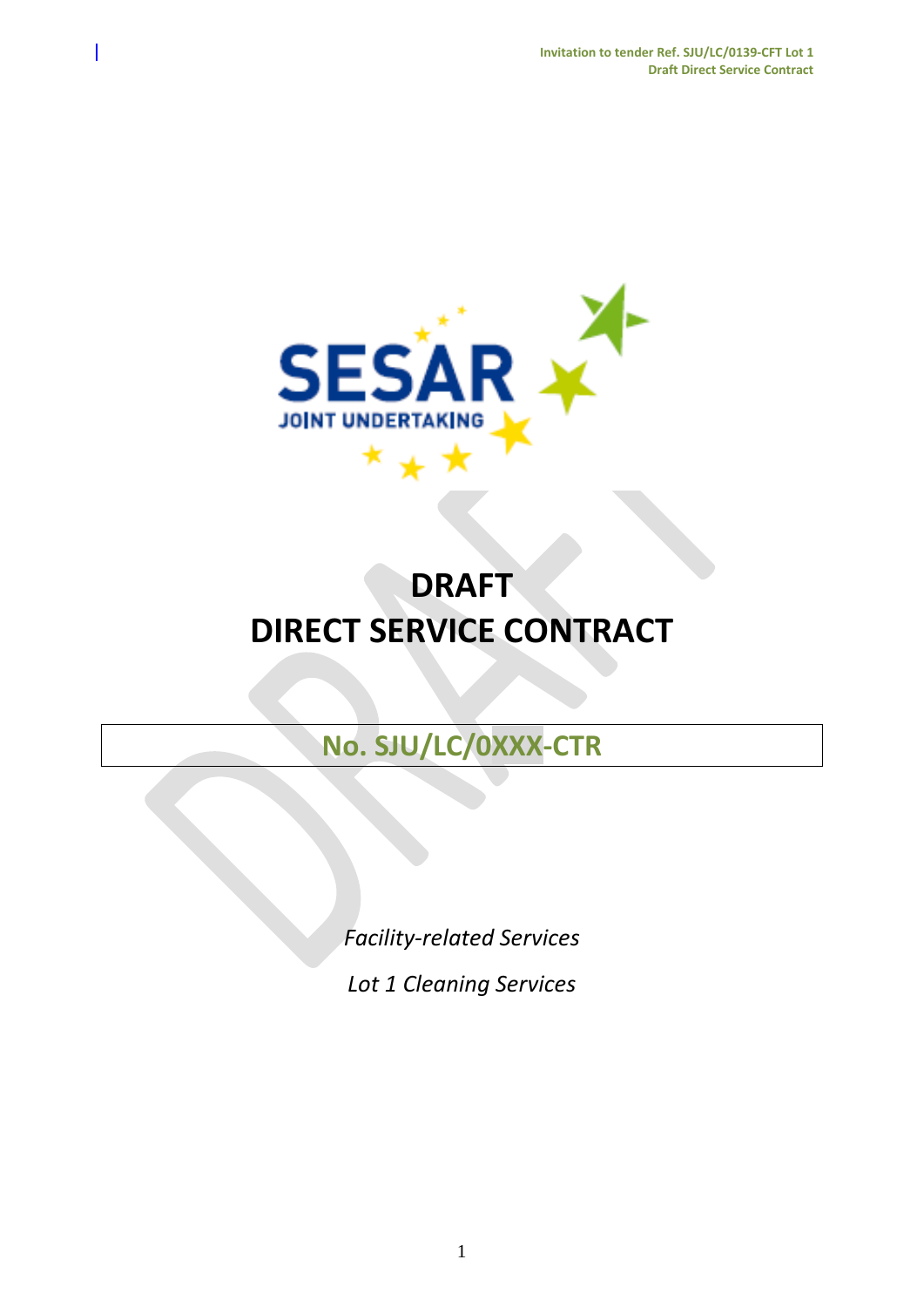1. The **SESAR JOINT UNDERTAKING** (hereinafter referred to as "**SJU**"), a joint undertaking within the meaning of Article 187 of the Treaty on the Functioning of the European Union ("Union"), set up by Council Regulation (EC) No 219/2007 of 27 February 2007 on the establishment of a Joint Undertaking to develop the new generation European air traffic management system (SESAR), as amended by Council Regulation (EC) 1361/2008 of 16 December 2008, and further amended by Council Regulation (EU) No 721/2014 of 16 June 2014

Located at 100 Avenue de Cortenbergh, 1000 - Brussels, Belgium,

Represented for the purpose of signing this contract by Mr Florian Guillermet, its Executive Director,

on the one part and

2. [*Full official name*]

[*Official legal form*]

**[***Statutory registration number or ID or passport number***]**

[*Full official address*]

[*VAT registration number*]

('the contractor'), represented for the purposes of the signature of this contract by [*forename, surname, function of legal representative and name of company in the case of a joint tender*],

on the other part,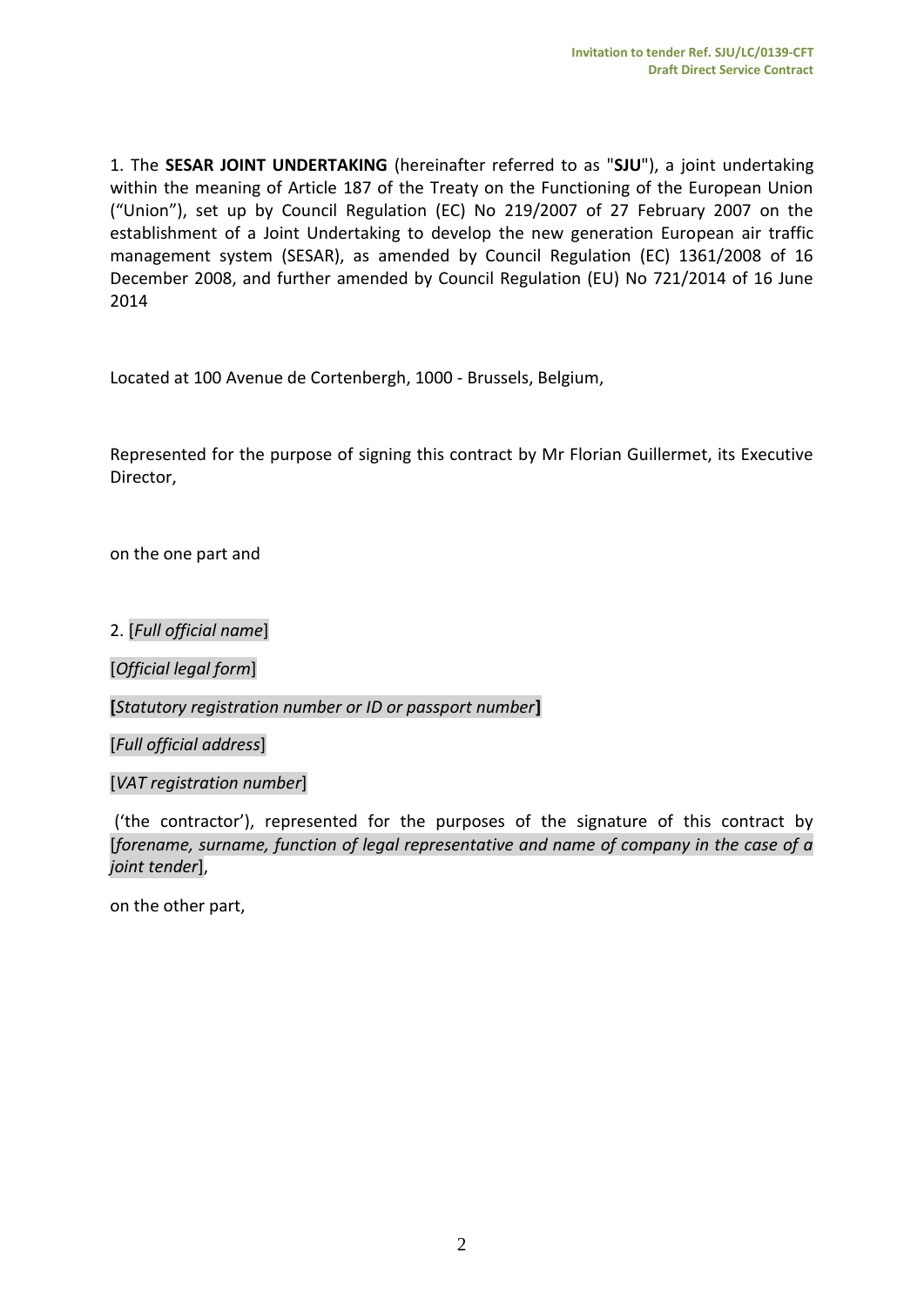#### HAVE AGREED

to the **special conditions,** the **general conditions for service contracts** and the following annexes:

- **Annex I –** Tender specifications (reference No [*complete*] of [*insert date*]*)*
- **Annex II** Contractor's tender (reference No [*complete*] of [*insert date*])

#### [*Insert other annexes*]

which form an integral part of this contract ('the contract').

This contract sets out the obligations of the parties during and after the duration of this contract.

All documents issued by the contractor (end-user agreements, general terms and conditions, etc.) except its tender are held inapplicable, unless explicitly mentioned in the special conditions of this contract. In all circumstances, in the event of contradiction between this contract and documents issued by the contractor, this contract prevails, regardless of any provision to the contrary in the contractor's documents.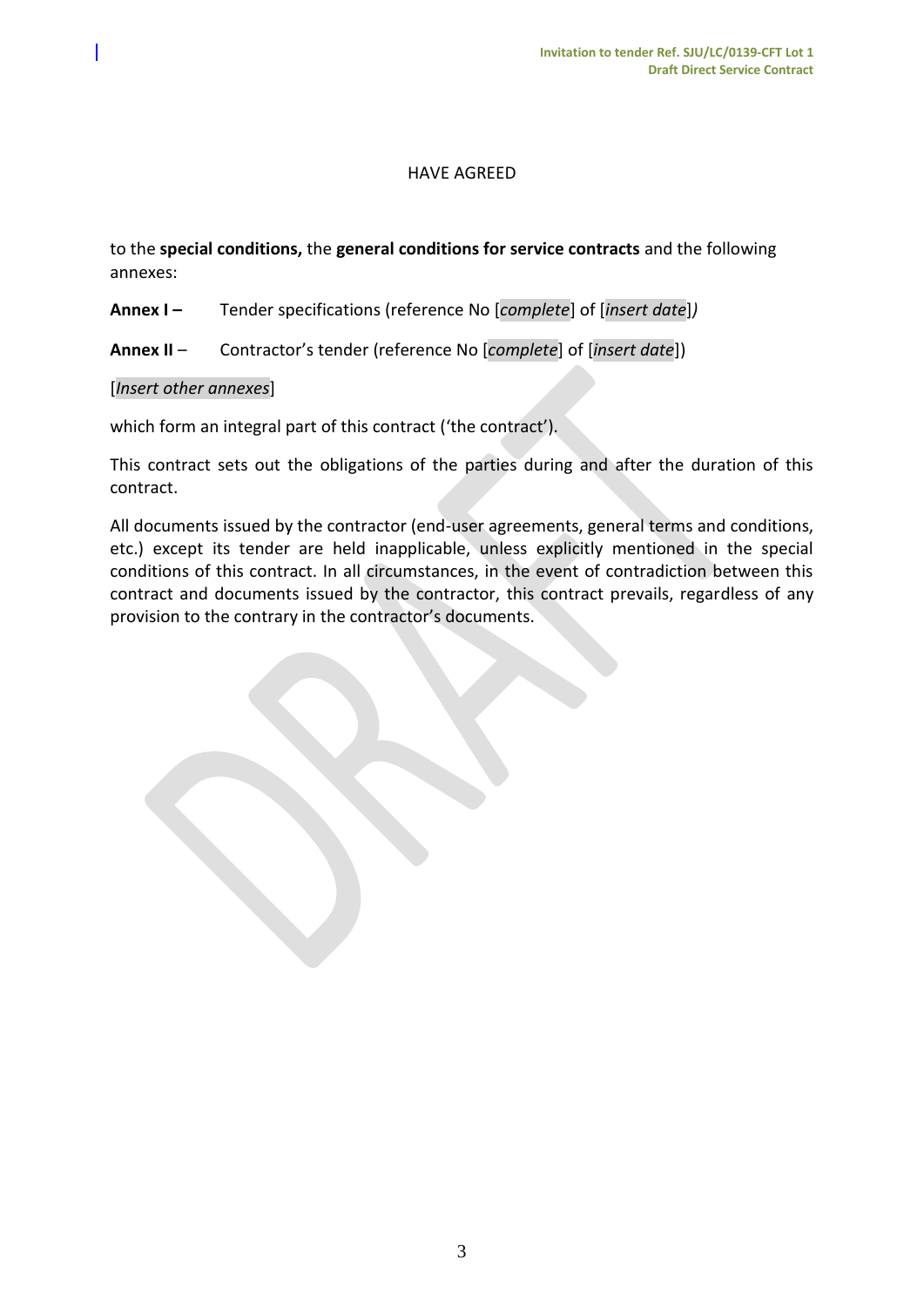# **TABLE OF CONTENTS**

<span id="page-3-0"></span>

| II. GENERAL CONDITIONS FOR THE SERVICE CONTRACT  12 |  |
|-----------------------------------------------------|--|
|                                                     |  |
|                                                     |  |
|                                                     |  |
|                                                     |  |
|                                                     |  |
|                                                     |  |
|                                                     |  |
|                                                     |  |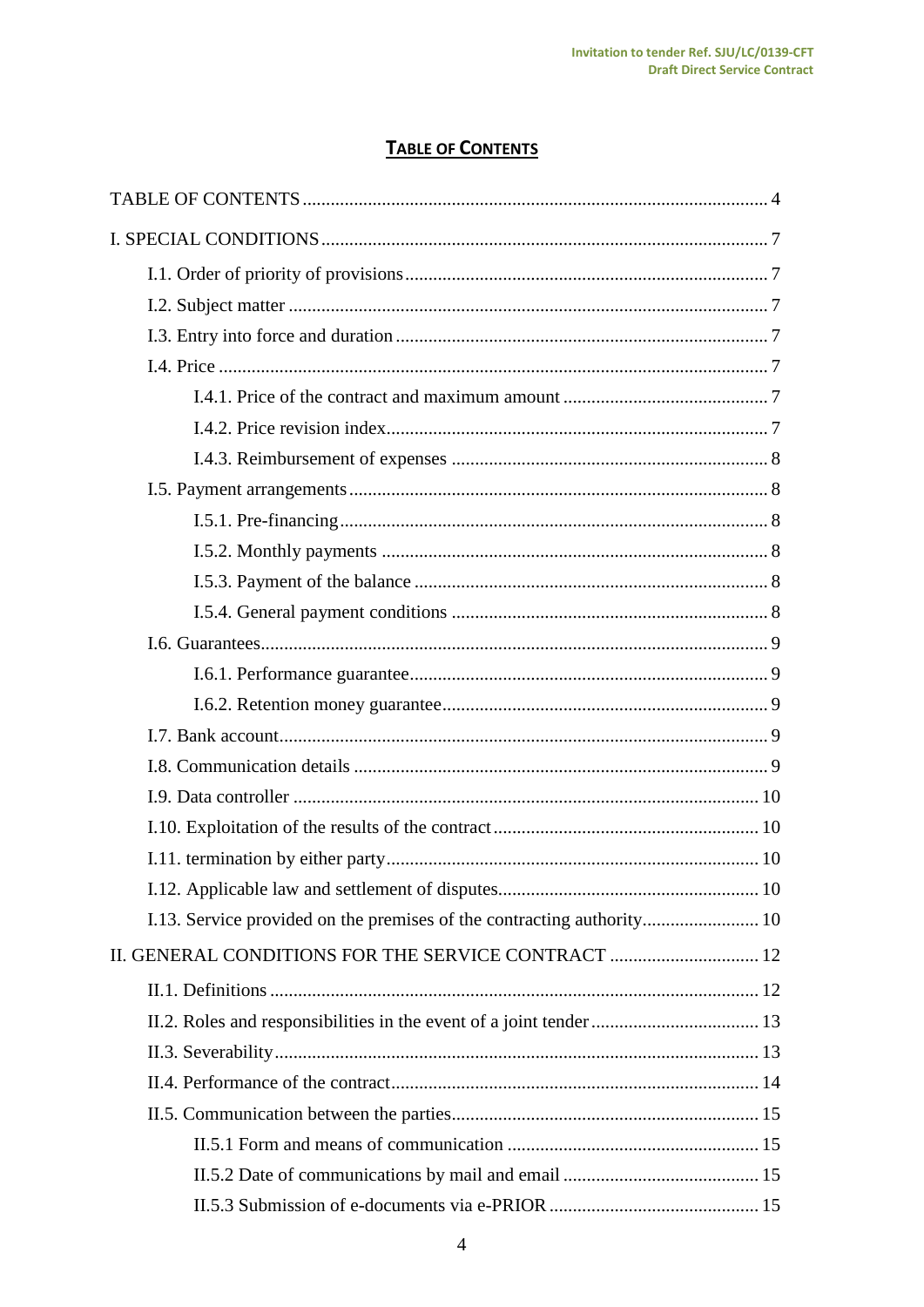| II.7. Conflict of interest and professional conflicting interests  18 |
|-----------------------------------------------------------------------|
|                                                                       |
|                                                                       |
|                                                                       |
|                                                                       |
|                                                                       |
|                                                                       |
|                                                                       |
|                                                                       |
|                                                                       |
|                                                                       |
|                                                                       |
|                                                                       |
|                                                                       |
|                                                                       |
|                                                                       |
|                                                                       |
|                                                                       |
|                                                                       |
|                                                                       |
|                                                                       |
|                                                                       |
|                                                                       |
|                                                                       |
|                                                                       |
|                                                                       |
|                                                                       |
|                                                                       |
|                                                                       |
|                                                                       |
|                                                                       |
|                                                                       |
|                                                                       |
|                                                                       |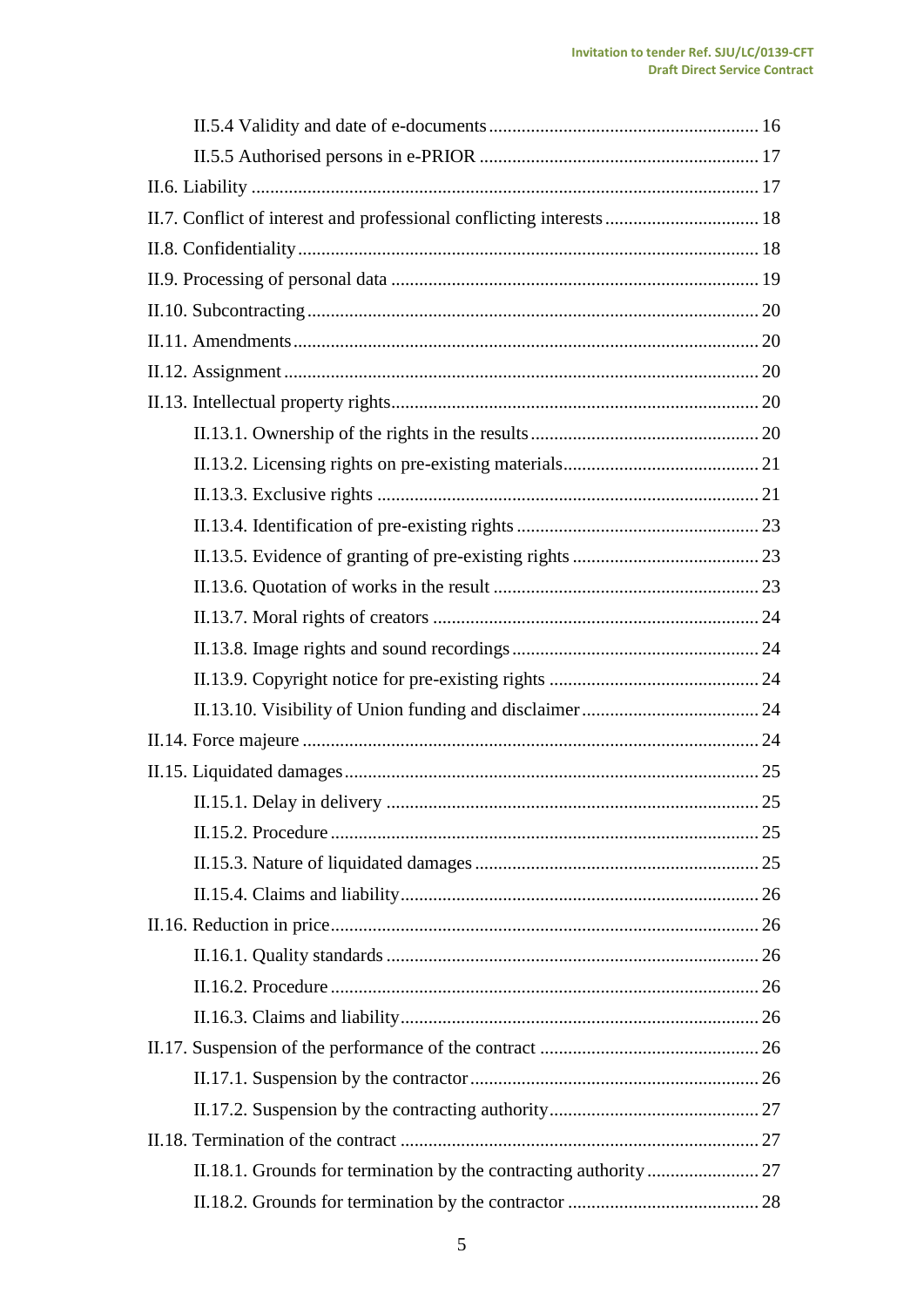| II.21.5. Pre-financing, performance and money retention guarantees  31 |
|------------------------------------------------------------------------|
|                                                                        |
|                                                                        |
|                                                                        |
|                                                                        |
|                                                                        |
|                                                                        |
|                                                                        |
|                                                                        |
|                                                                        |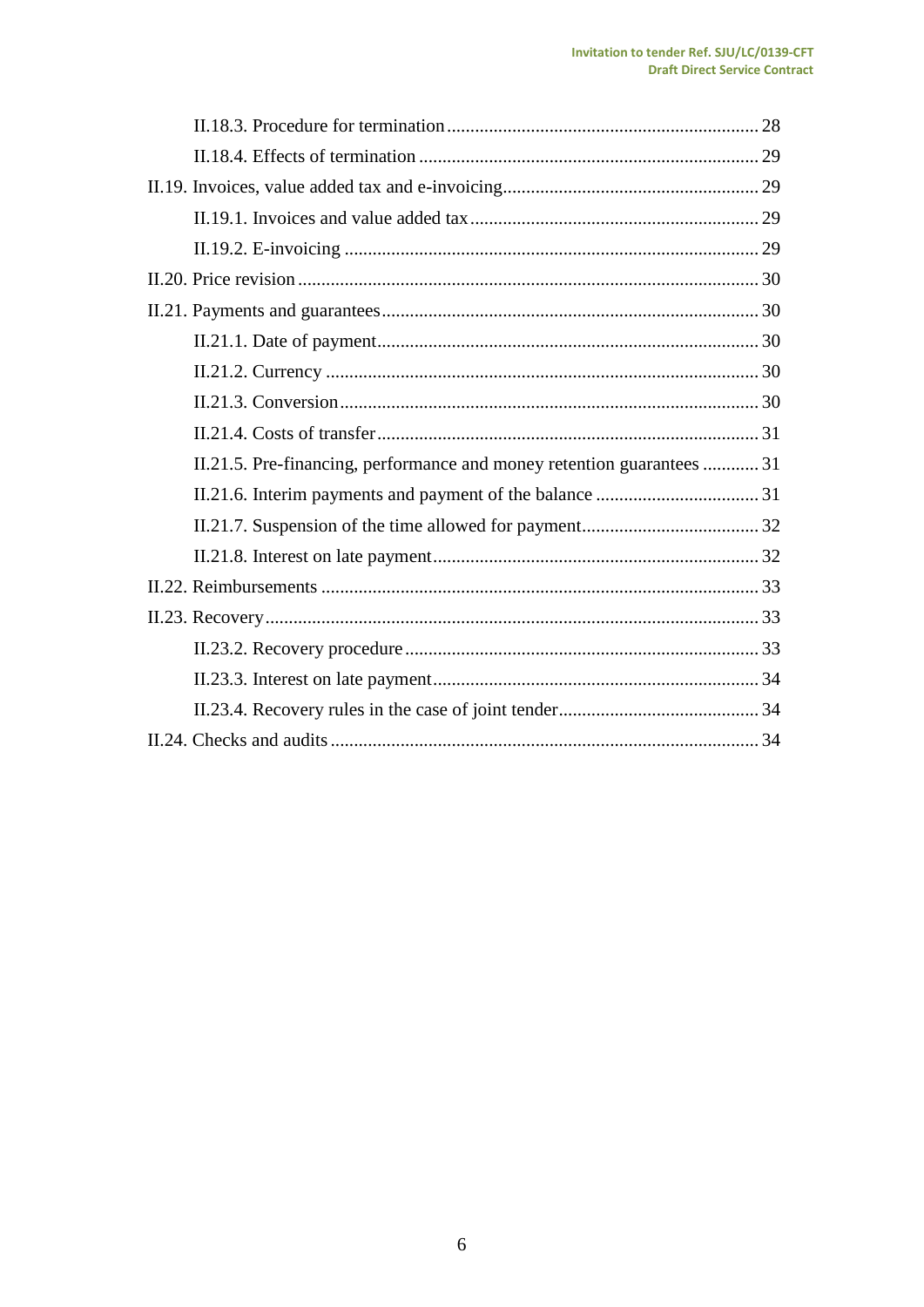# **I. SPECIAL CONDITIONS**

# <span id="page-6-1"></span><span id="page-6-0"></span>**I.1. ORDER OF PRIORITY OF PROVISIONS**

If there is any conflict between different provisions in this contract, the following rules must be applied:

- (a) The provisions set out in the special conditions take precedence over those in the other parts of the contract.
- (b) The provisions set out in the general conditions take precedence over those in the other annexes.
- (c) The provisions set out in the tender specifications (Annex I) take precedence over those in the tender (Annex II).

#### <span id="page-6-2"></span>**I.2. SUBJECT MATTER**

<span id="page-6-3"></span>The subject matter of the contract is cleaning services.

#### **I.3. ENTRY INTO FORCE AND DURATION**

- **I.3.1** The contract enters into force on the date on which the last party signs it.
- **I.3.2** The *performance of the contract* cannot start before its entry into force.
- **I.3.3** The duration of the *performance of the contract* must not exceed 12 (twelve) months. *Performance of the contract* starts from 05 April 2018.

The period of *performance of the contract* may be extended only with the express written agreement of the parties before the expiration of such period.

#### **I.3.4** *Not applicable*

**I.3.5** The contract is renewed automatically three times for 12 (twelve) months each, unless one of the parties receives *formal notification* to the contrary at least three months before the end of the ongoing duration. Renewal does not change or postpone any existing obligations.

#### <span id="page-6-4"></span>**I.4. PRICE**

#### <span id="page-6-5"></span>**I.4.1. Price of the contract and maximum amount**

The price payable under this contract including any possible renewals is EUR 180.000,00 [one hundred and eighty thousand euro].

#### <span id="page-6-6"></span>**I.4.2. Price revision index**

Price revision is not applicable to this contract.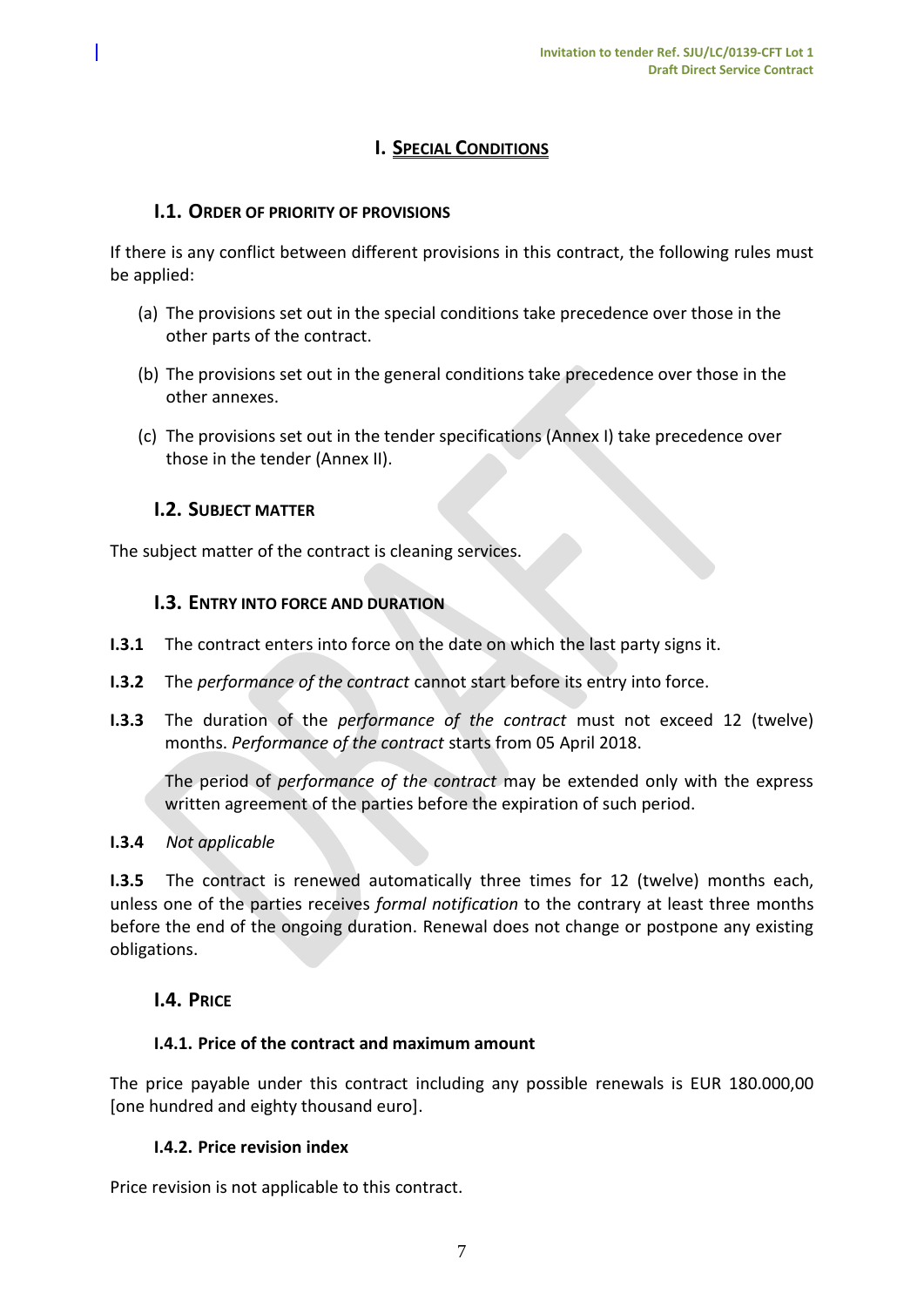#### **I.4.3. Reimbursement of expenses**

<span id="page-7-1"></span><span id="page-7-0"></span>Reimbursement of expenses is not applicable to this contract.

#### **I.5. PAYMENT ARRANGEMENTS**

#### <span id="page-7-2"></span>**I.5.1. Pre-financing**

<span id="page-7-3"></span>Pre-financing is not applicable to this contract.

#### **I.5.2. Monthly payments**

1. The contractor (or leader in the case of a joint tender) may claim a monthly **interim payment** equal to price of the services performed in the invoiced month. Article II.21.6 shall apply.

2. General payment conditions set forth in Article I.5.4 shall apply.

#### <span id="page-7-4"></span>**I.5.3. Payment of the balance**

Payment of the balance is not applicable to this contract. All payments shall be done as monthly payments in accordance with Art. I.5.2 based on the services actually performed.

#### **I.5.4. General payment conditions**

<span id="page-7-5"></span>1. The contractor (or leader in the case of a joint tender) must send an invoice to the following e-mail address: [e-invoices@sesarju.eu](mailto:e-invoices@sesarju.eu) for payment of the balance due under the contract, as provided for in the tender specifications and accompanied by the following:

(a) a monthly report (report summarizing the services actually performed);

2. The contracting authority must approve the submitted documents or deliverables and pay within 30 days from receipt of the invoice.

3. If the contracting authority has observations to make, it must send them to the contractor (or leader in the case of a joint tender) and suspend the time limit for payment in accordance with Article II.21.7.

The contractor (or leader in the case of a joint tender) has 10 days to submit additional information or corrections or a new version of the documents if the contracting authority requires it.

4. The contracting authority must give its approval and pay within the remainder of the timelimit indicated in point (2.) unless it rejects partially or fully the submitted documents.

\*\*\*

# *[Option: for contractors for which VAT is due in Belgium]*

[In Belgium, use of this contract constitutes a request for VAT exemption No 450, Article 42, paragraph 3.3 of the VAT code (circular 2/1978), provided the invoice includes the statement: 'Exonération de la TVA, Article 42, paragraphe 3.3 du code de la TVA (circulaire 2/1978)'.]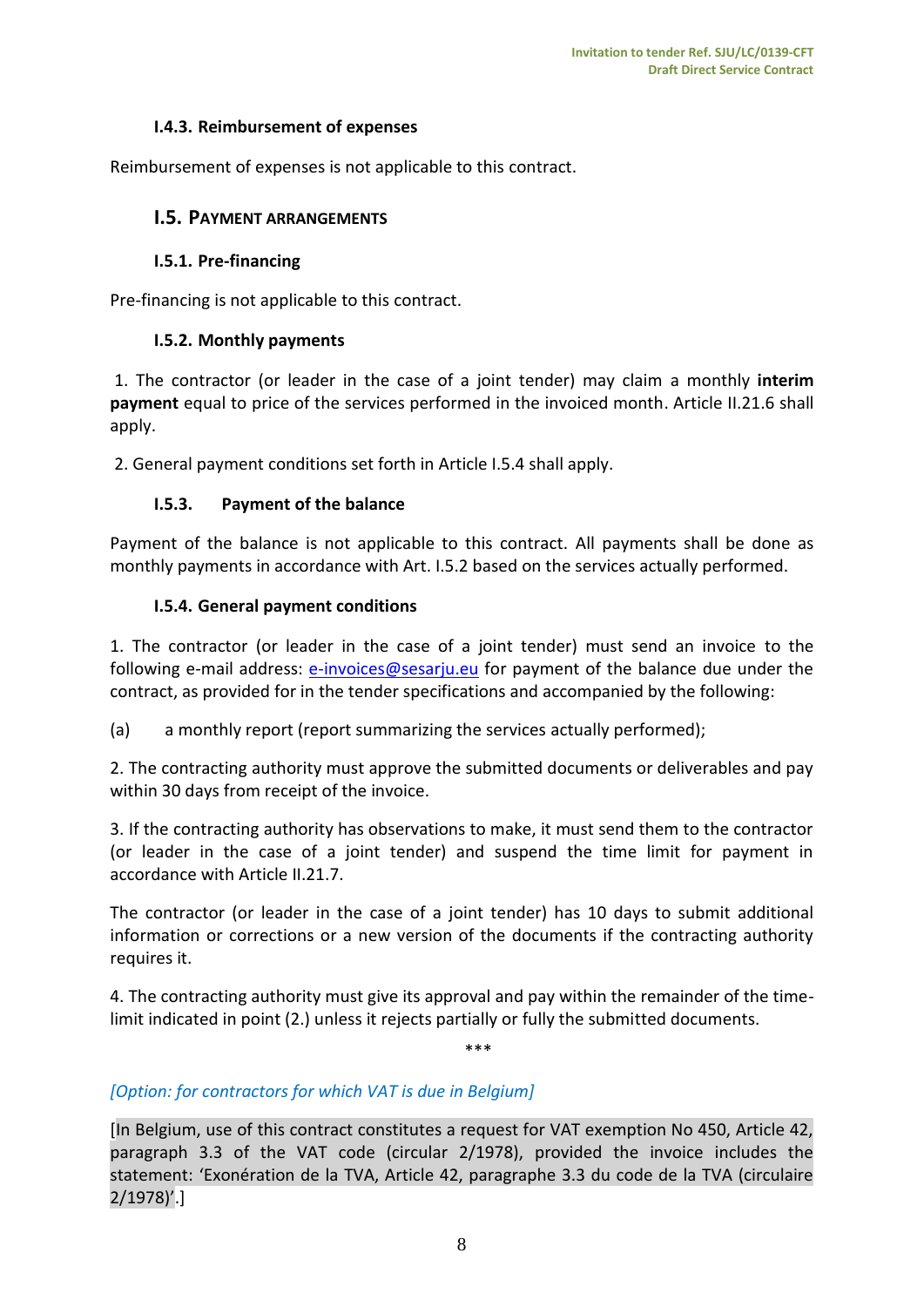# *[Option: for contractors for which VAT is due in Luxembourg]*

[In Luxembourg, the contractor must include the following statement in the invoices: "Commande destinée à l'usage officiel de l'Union européenne. Exonération de la TVA Article 43 § 1 k 2ème tiret de la loi modifiée du 12.02.79. 'In the case of intra-Community purchases, the statement to be included in the invoices is: "For the official use of the European Union. VAT Exemption / European Union/ Article 151 of Council Directive 2006/112/EC.']

#### <span id="page-8-0"></span>**I.6. GUARANTEES**

<span id="page-8-1"></span>Guarantees are not applicable to this contract.

#### **I.6.1. Performance guarantee**

<span id="page-8-2"></span>Performance guarantee is not applicable to this contract.

#### **I.6.2. Retention money guarantee**

<span id="page-8-3"></span>Retention money guarantee is not applicable to this contract.

#### **I.7. BANK ACCOUNT**

Payments must be made to the contractor's (or leader's in the case of a joint tender) bank account denominated in euro, identified as follows:

Name of bank:

Full address of branch:

Exact denomination of account holder:

Full account number including bank codes:

 $[IBAN<sup>1</sup> code.]$ 

#### <span id="page-8-4"></span>**I.8. COMMUNICATION DETAILS**

For the purpose of this contract, communications must be sent to the following addresses:

SJU:

 $\overline{a}$ 

SESAR Joint Undertaking 100, Avenue Cortenbergh BE-1000 Brussels Belgium

#### Administrative, contractual and legal matters:

Mrs Vicencia DA SILVA

<sup>&</sup>lt;sup>1</sup> BIC or SWIFT code for countries with no IBAN code.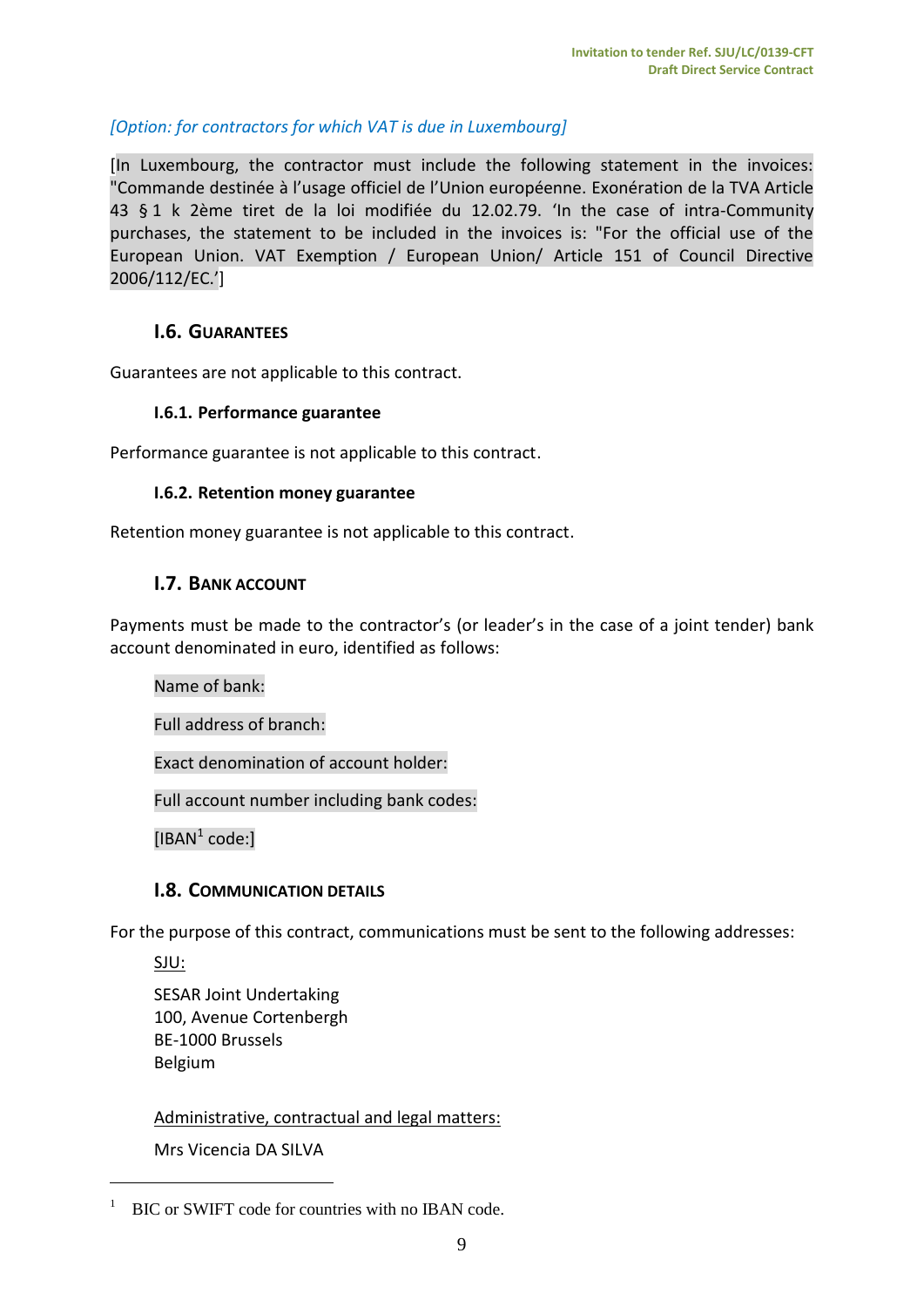Head of Legal & Procurement Sector Tel.: 02 507 80 66 FAX No. 02 507 80 01 E. mail: [Procurement@sesarju.eu](mailto:Procurement@sesarju.eu)

#### Technical matters:

Mrs Maria Kkamari Tel.: 02 507 80 87 E. mail: [Facility@sesarju.eu;](mailto:Facility@sesarju.eu) [Maria.Kkamari@sesarju.eu](mailto:Maria.Kkamari@sesarju.eu)

#### <span id="page-9-0"></span>**I.9. DATA CONTROLLER**

<span id="page-9-1"></span>For the purpose of Article II.9, the data controller is SESAR Joint Undertaking.

## **I.10. EXPLOITATION OF THE RESULTS OF THE CONTRACT**

<span id="page-9-2"></span>This clause is not applicable to this contract.

#### **I.11. TERMINATION BY EITHER PARTY**

Either party may, terminate the contract by sending *formal notification* to the other party with two month written notice.

If the contract is terminated:

(a) neither party is entitled to compensation;

(b) the contractor is entitled to payment only for the services provided before termination takes effect.

<span id="page-9-3"></span>The second, third and fourth paragraphs of Article II.18.4 apply.

#### **I.12. APPLICABLE LAW AND SETTLEMENT OF DISPUTES**

- **I.12.1.** The contract is governed by Union law, complemented, where necessary, by the law of Belgium.
- <span id="page-9-4"></span>**I.12.2.** The courts of Belgium have exclusive jurisdiction over any dispute regarding the interpretation, application or validity of the contract.

#### **I.13. SERVICE PROVIDED ON THE PREMISES OF THE CONTRACTING AUTHORITY**

Since it is and as long as it is necessary for performance of the contract, the contracting authority will give the personnel of the contractor access to its premises by means of an access card. The access card remains the property of the SESAR JU and must be returned to the SESAR JU upon request, upon expiry or in cases where the application conditions are no longer met.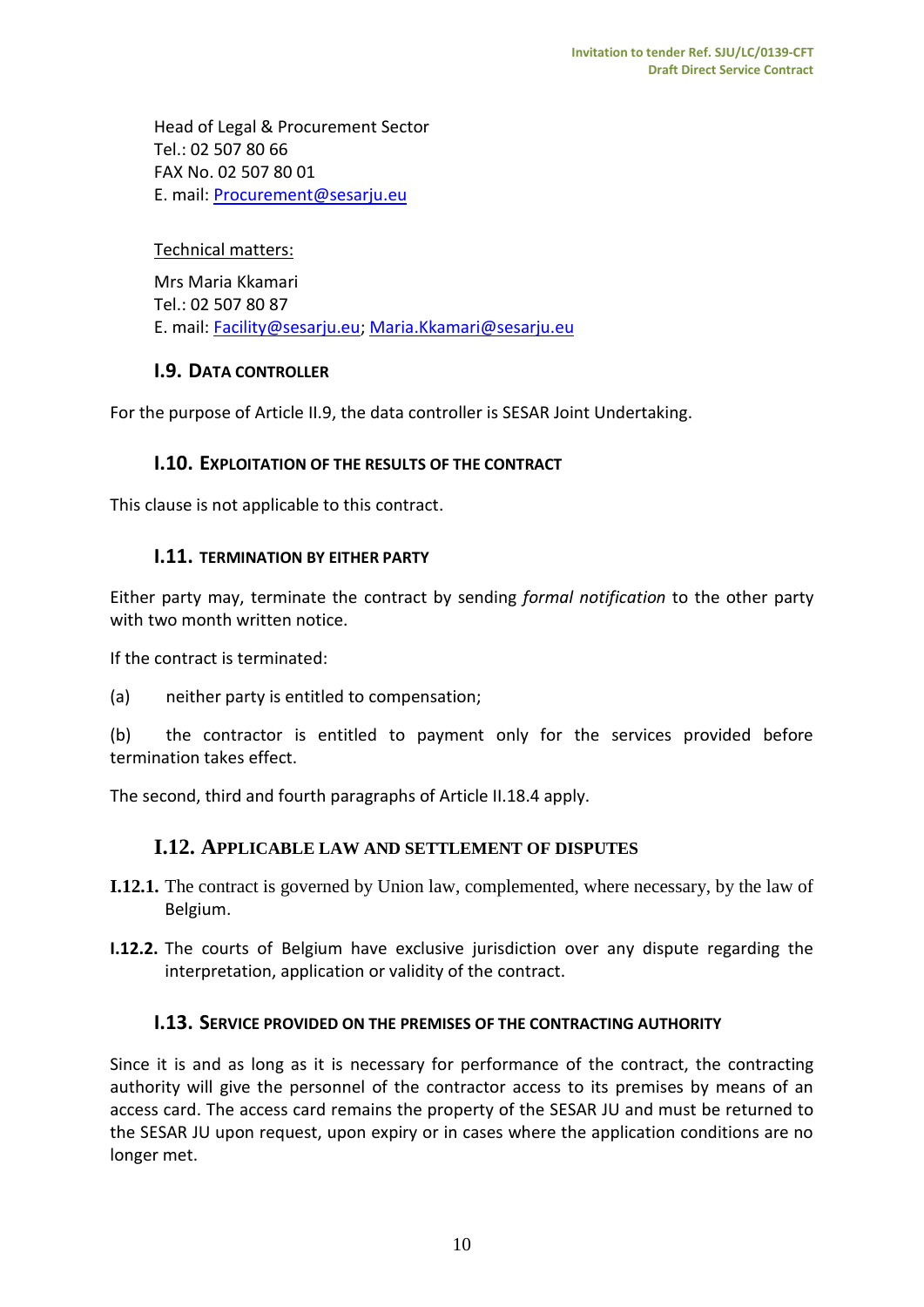If the access card is not returned on the day it expires, the contracting authority may claim liquidated damages of 100 EUR for each day of delay up to a maximum of EUR 1000. This represents a reasonable estimate of fair compensation for the damage incurred.

#### **SIGNATURES**

For the contractor,

For the SJU,

[*Company name/forename/surname/position*]

Florian Guillermet, Executive Director

Signature:\_\_\_\_\_\_\_\_\_\_\_\_\_\_\_\_\_\_\_\_\_

Signature: \_\_\_\_\_\_\_\_\_\_\_\_\_\_\_\_\_\_\_\_\_\_\_

Done at [*place],* [date] Done at Brussels, [date]

In duplicate in English.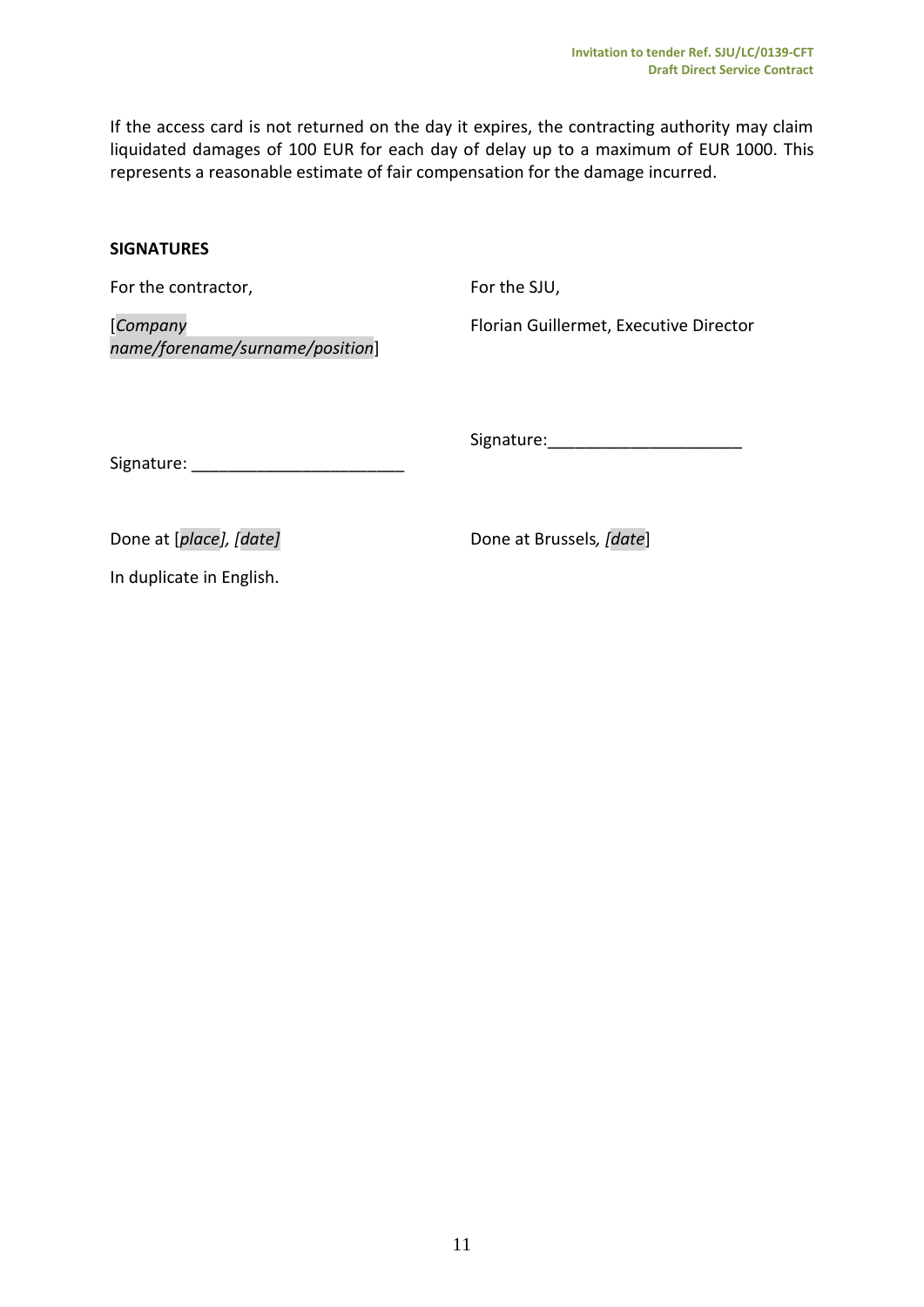# **II. GENERAL CONDITIONS FOR THE SERVICE CONTRACT**

# <span id="page-11-1"></span><span id="page-11-0"></span>**II.1. DEFINITIONS**

For the purpose of this contract, the following definitions (indicated in *italics* in the text) apply:

**'Back office'**: the internal system(s) used by the parties to process electronic invoices;

**'Confidential information or document'**: any information or document received by either party from the other or accessed by either party in the context of the *performance of the contract,* that any of the parties has identified in writing as confidential. It may not include information that is publicly available;

**'Conflict of interest'**: a situation where the impartial and objective *performance of the contract* by the contractor is compromised for reasons involving family, emotional life, political or national affinity, economic interest, or any other shared interest with the contracting authority or any third party related to the subject matter of the contract;

**'Creator'**: means any natural person who contributes to the production of the *result*;

**'EDI message'** (electronic data interchange): a message created and exchanged through the electronic transfer, from computer to computer, of commercial and administrative data using an agreed standard;

**'e-PRIOR'**: the service-oriented communication platform that provides a series of web services and allows the exchange of standardised electronic messages and documents between the parties. This is done either through web services, with a machine-to-machine connection between the parties' *back office* systems (*EDI messages*), or through a web application (the s*upplier portal*). The Platform may be used to exchange electronic documents (e-documents) such as electronic requests for services, electronic specific contracts, and electronic acceptance of services or electronic invoices between the parties. Technical specifications (i.e. the *interface control document*), details on access and user manuals are available at the following website:

[http://ec.europa.eu/dgs/informatics/supplier\\_portal/documentation/documentation\\_en.htm](http://ec.europa.eu/dgs/informatics/supplier_portal/documentation/documentation_en.htm)

**'Force majeure'**: any unforeseeable, exceptional situation or event beyond the control of the parties that prevents either of them from fulfilling any of their obligations under the contract. The situation or event must not be attributable to error or negligence on the part of the parties or on the part of the subcontractors and must prove to be inevitable despite their exercising due diligence. Defaults of service, defects in equipment or material or delays in making them available, labour disputes, strikes and financial difficulties may not be invoked as *force majeure*, unless they stem directly from a relevant case of *force majeure*;

**'Formal notification'** (or 'formally notify'): form of communication between the parties made in writing by mail or email, which provides the sender with compelling evidence that the message was delivered to the specified recipient;

**'Fraud':** any intentional act or omission affecting the Union's financial interests relating to the use or presentation of false, incorrect or incomplete statements or documents or to nondisclosure of information in violation of a specific obligation;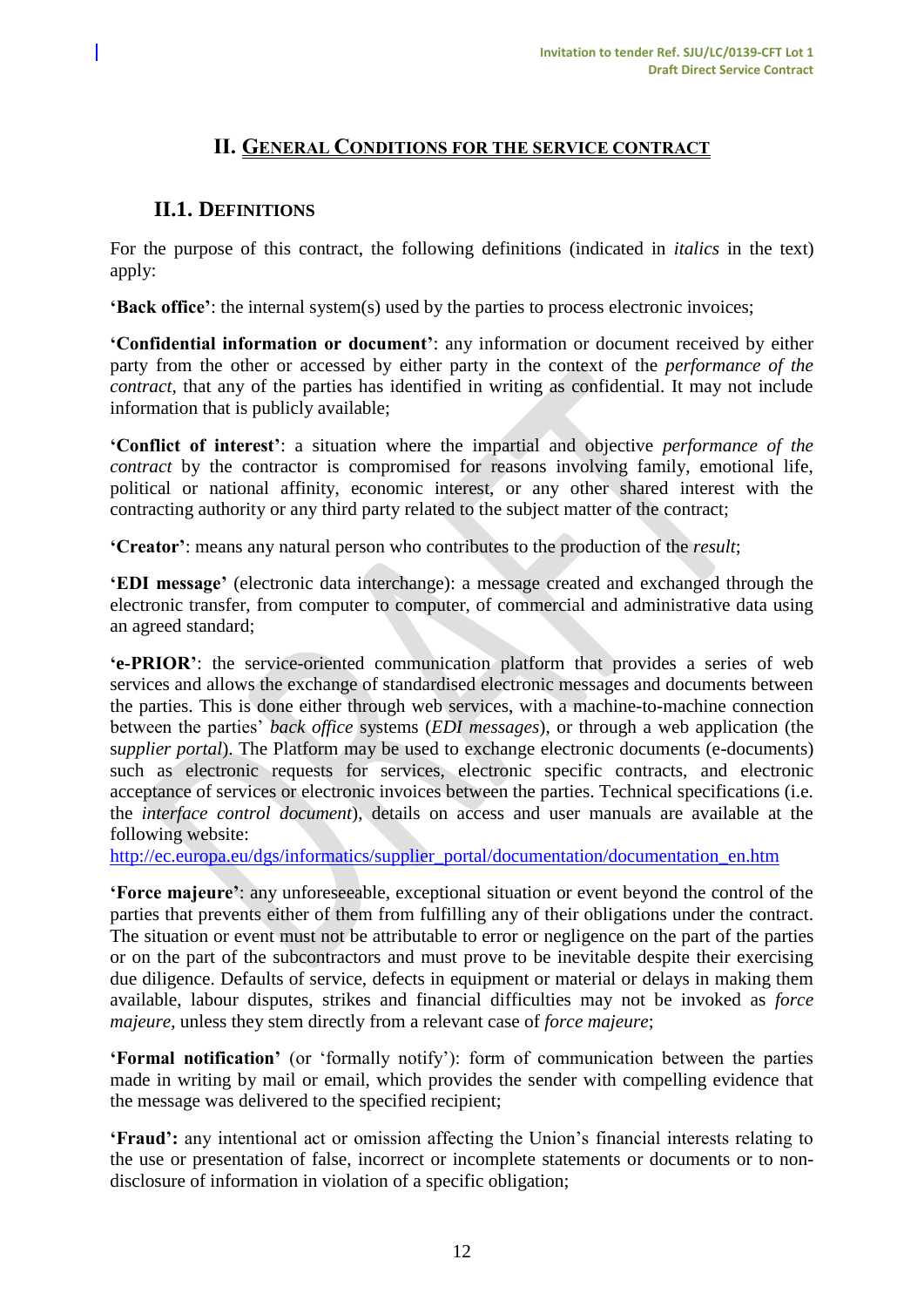**'Interface control document'**: the guideline document which lays down the technical specifications, message standards, security standards, checks of syntax and semantics, etc. to facilitate machine-to-machine connection. This document is updated on a regular basis;

**'Irregularity'**: any infringement of a provision of Union law resulting from an act or omission by an economic operator, which has, or would have, the effect of prejudicing the Union's budget.

**'Notification'** (or 'notify'): form of communication between the parties made in writing including by electronic means;

**'Performance of the contract'**: the execution of tasks and delivery of the purchased services by the contractor to the contracting authority;

**'Personnel'**: persons employed directly or indirectly or contracted by the contractor to perform the contract;

**'Pre-existing material'**: any material, document, technology or know-how which exists prior to the contractor using it for the production of a *result* in the *performance of the contract*;

**'Pre-existing right'**: any industrial and intellectual property right on *pre-existing material*; it may consist in a right of ownership, a licence right and/or right of use belonging to the contractor, the *creator*, the contracting authority as well as to any other third parties;

**'Professional conflicting interest'**: a situation in which the contractor's previous or ongoing professional activities affect its capacity to perform the contract to an appropriate quality standard.

**'Related person'**: any person who has the power to represent the contractor or to take decisions on its behalf;

**'Result'**: any intended outcome of *the performance of the contract*, whatever its form or nature, which is delivered and finally or partially approved by the contracting authority. A *result* may be further defined in this contract as a deliverable. A *result* may, in addition to materials produced by the contractor or at its request, also include *pre-existing materials*;

**'Substantial error'**: any infringement of a contract provision resulting from an act or omission, which causes or might cause a loss to the Union's budget.

**'Supplier portal'**: the *e-PRIOR* portal, which allows the contractor to exchange electronic business documents, such as invoices, through a graphical user interface; its main features can be found in the supplier portal overview document available on: [http://ec.europa.eu/dgs/informatics/supplier\\_portal/doc/um\\_supplier\\_portal\\_overview.pdf](http://ec.europa.eu/dgs/informatics/supplier_portal/doc/um_supplier_portal_overview.pdf)

#### <span id="page-12-0"></span>**II.2. ROLES AND RESPONSIBILITIES IN THE EVENT OF A JOINT TENDER**

In the event of a joint tender submitted by a group of economic operators and where the group does not have legal personality or legal capacity, one member of the group is appointed as leader of the group.

#### <span id="page-12-1"></span>**II.3. SEVERABILITY**

Each provision of this contract is severable and distinct from the others. If a provision is or becomes illegal, invalid or unenforceable to any extent, it must be severed from the remainder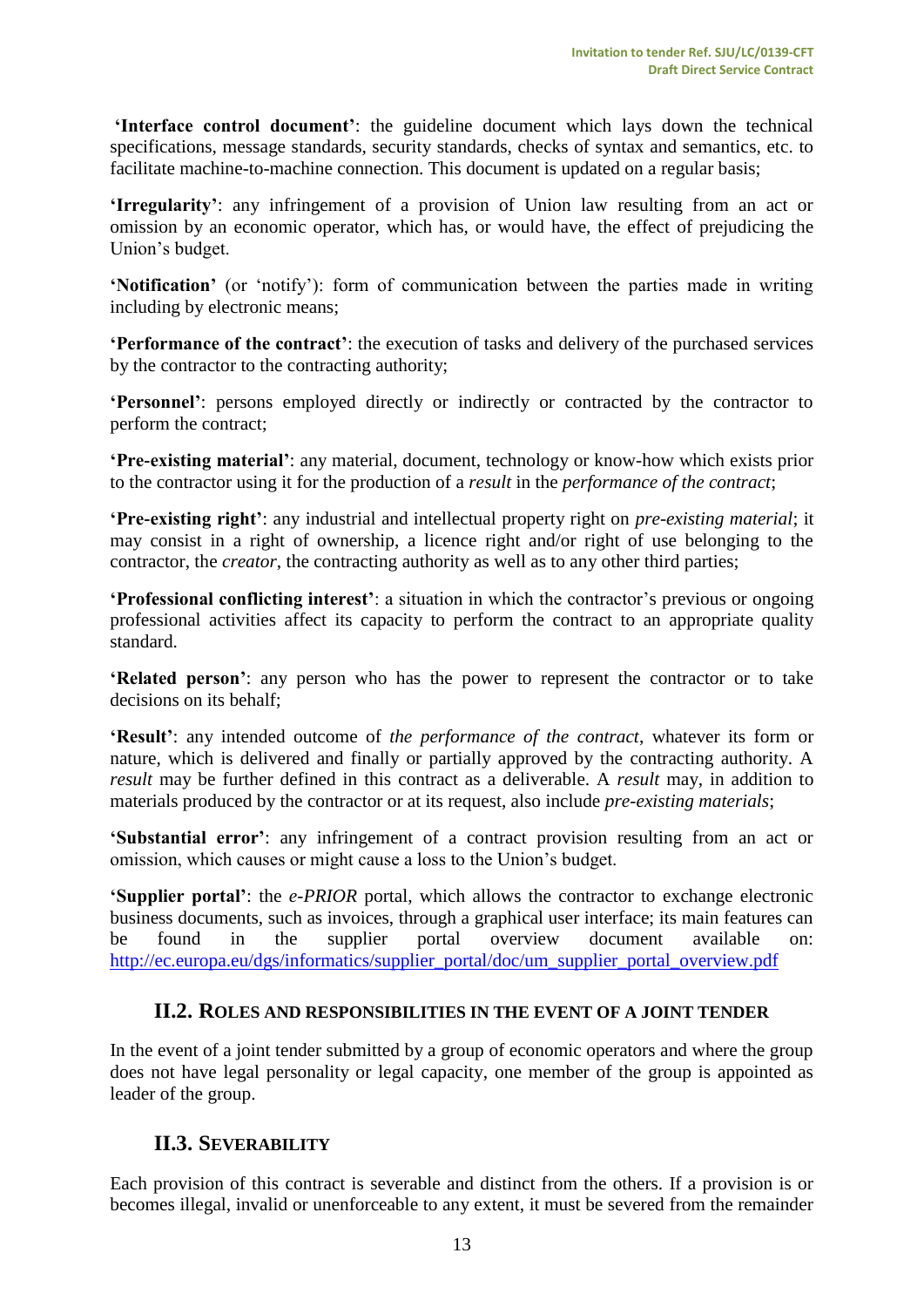of the contract. This does not affect the legality, validity or enforceability of any other provisions of the contract, which continue in full force and effect. The illegal, invalid or unenforceable provision must be replaced by a legal, valid and enforceable substitute provision which corresponds as closely as possible with the actual intent of the parties under the illegal, invalid or unenforceable provision. The replacement of such a provision must be made in accordance with Article II.11. The contract must be interpreted as if it had contained the substitute provision as from its entry into force.

# <span id="page-13-0"></span>**II.4. PERFORMANCE OF THE CONTRACT**

- **II.4.1** The contractor must provide services of high quality standards, in accordance with the state of the art in the industry and the provisions of this contract, in particular the tender specifications and the terms of its tender.
- **II.4.2** The contractor must comply with the minimum requirements provided for in the tender specifications. This includes compliance with applicable obligations under environmental, social and labour law established by Union law, national law and collective agreements or by the international environmental, social and labour law provisions listed in Annex X to Directive  $2014/24/EU^2$ .
- **II.4.3** The contractor must obtain any permit or licence required in the State where the services are to be provided.
- **II.4.4** All periods specified in the contract are calculated in calendar days, unless otherwise specified.
- **II.4.5** The contractor must not present itself as a representative of the contracting authority and must inform third parties that it is not part of the European public service.
- **II.4.6** The contractor is responsible for the *personnel* who carry out the services and exercises its authority over its *personnel* without interference by the contracting authority. The contractor must inform its *personnel* that:
	- (a) they may not accept any direct instructions from the contracting authority; and
	- (b) their participation in providing the services does not result in any employment or contractual relationship with the contracting authority.
- **II.4.7** The contractor must ensure that the *personnel* performing the contract and any future replacement *personnel* possess the professional qualifications and experience required to provide the services, as the case may be on the basis of the selection criteria set out in the tender specifications.
- **II.4.8** At the contracting authority's reasoned request, the contractor must replace any member of *personnel* who:
	- (a) does not have the expertise required to provide the services; or
	- (b) has caused disruption at the premises of the contracting authority.

 $\overline{a}$ 

<sup>2</sup> OJ L 94 of 28.03.2014, p. 65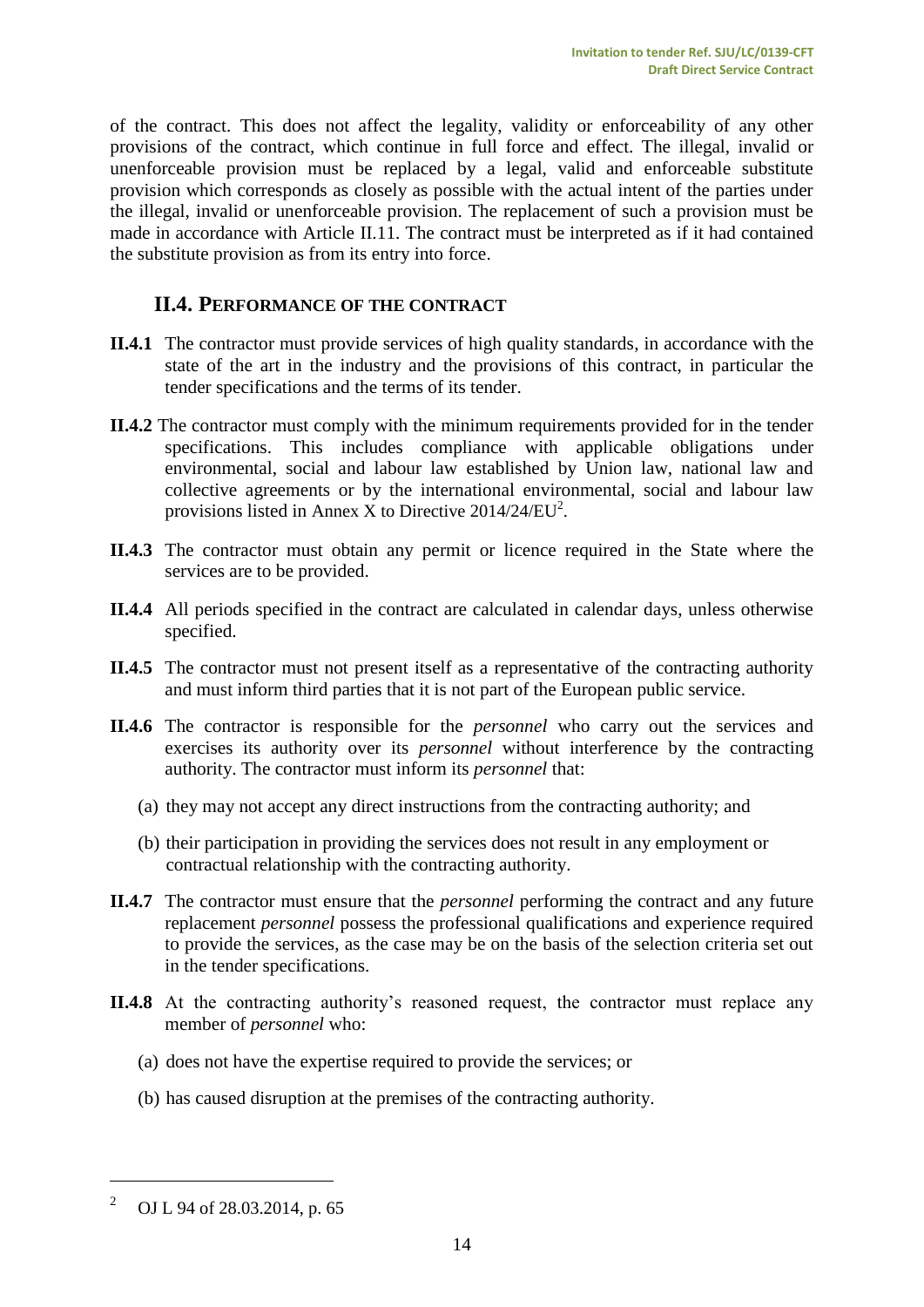The contractor bears the cost of replacing its *personnel* and is responsible for any delay in providing the services resulting from the replacement of *personnel*.

**II.4.9** The contractor must record and report to the contracting authority any problem that affects its ability to provide the services. The report must describe the problem, state when it started and what action the contractor is taking to resolve it.

#### <span id="page-14-0"></span>**II.5. COMMUNICATION BETWEEN THE PARTIES**

#### <span id="page-14-1"></span>**II.5.1 Form and means of communication**

Any communication of information, notices or documents under the contract must:

- (a) be made in writing in paper or electronic format in the language of the contract;
- (b) bear the contract number;
- (c) be made using the relevant communication details set out in Article I.8; and
- (d) be sent by mail, email or, for the documents specified in the special conditions, via *e-PRIOR*.

If a party requests written confirmation of an e-mail within a reasonable time, the other party must provide an original signed paper version of the communication as soon as possible.

The parties agree that any communication made by email has full legal effect and is admissible as evidence in judicial proceedings.

#### <span id="page-14-2"></span>**II.5.2 Date of communications by mail and email**

Any communication is deemed to have been made when the receiving party receives it, unless this contract refers to the date when the communication was sent.

E-mail is deemed to have been received by the receiving party on the day of dispatch of that e-mail, provided that it is sent to the e-mail address indicated in Article I.8. The sending party must be able to prove the date of dispatch. In the event that the sending party receives a nondelivery report, it must make every effort to ensure that the other party actually receives the communication by email or mail. In such a case, the sending party is not held in breach of its obligation to send such communication within a specified deadline.

Mail sent to the contracting authority is deemed to have been received by the contracting authority on the date on which the department responsible referred to in Article I.8 registers it.

*Formal notifications* are considered to have been received by the receiving party on the date of receipt indicated in the proof received by the sending party that the message was delivered to the specified recipient.

#### <span id="page-14-3"></span>**II.5.3 Submission of e-documents via e-PRIOR**

If provided for in the special conditions, the exchange of electronic documents (e-documents) such as invoices between the parties is automated through the use of the *e-PRIOR* platform. This platform provides two possibilities for such exchanges: either through web services (machine-to-machine connection) or through a web application (the *supplier portal*).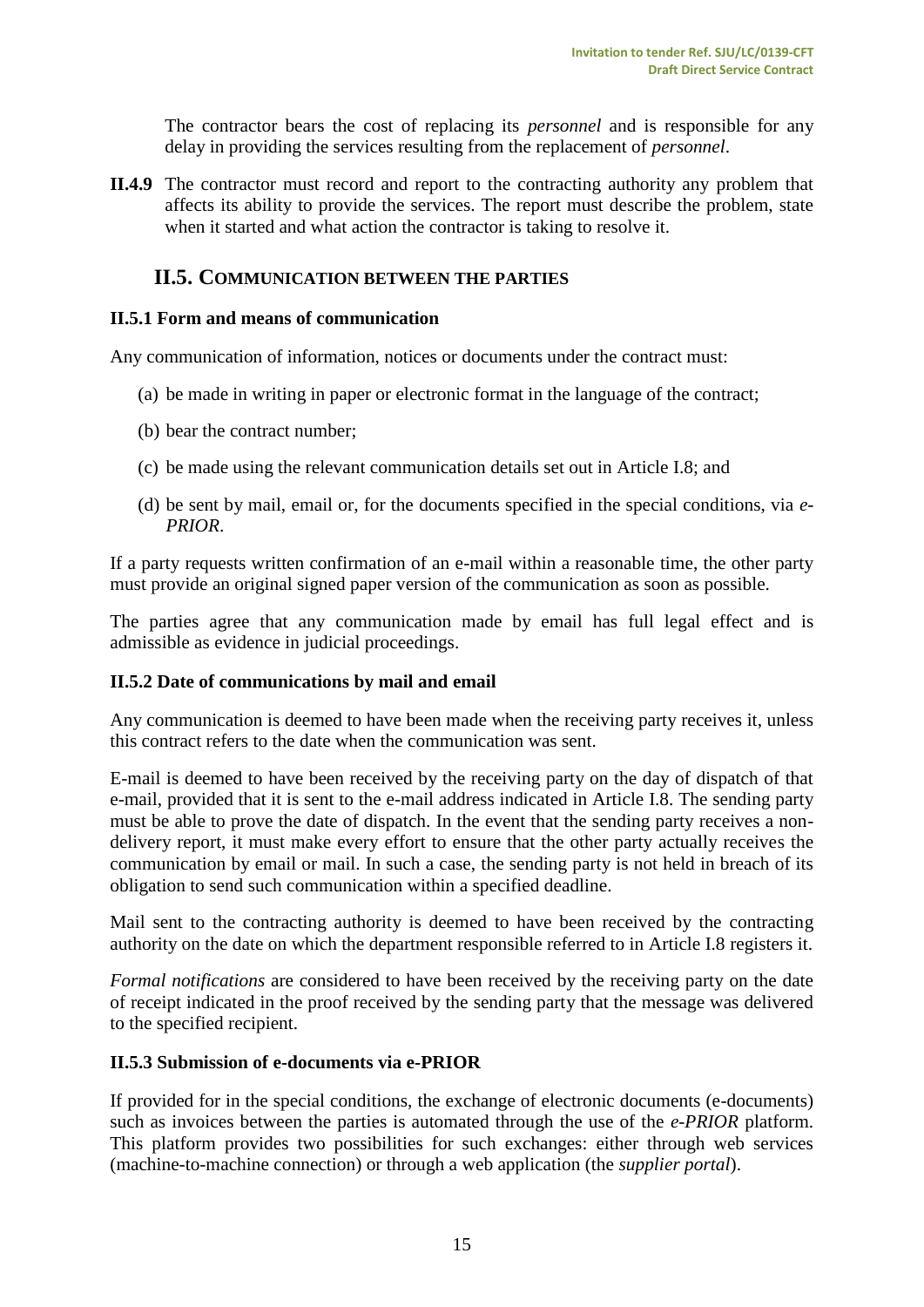The contracting authority takes the necessary measures to implement and maintain electronic systems that enable the *supplier portal* to be used effectively.

In the case of machine-to-machine connection, a direct connection is established between the parties' *back offices*. In this case, the parties take the measures necessary on their side to implement and maintain electronic systems that enable the machine-to-machine connection to be used effectively. The electronic systems are specified in the *interface control document*. The contractor (or leader in the case of a joint tender) must take the necessary technical measures to set up a machine-to-machine connection and at its own cost.

If communication via the *supplier portal* or via the web services (machine-to-machine connection) is hindered by factors beyond the control of one party, it must *notify* the other immediately and the parties must take the necessary measures to restore this communication.

If it is impossible to restore the communication within two working days, one party must *notify* the other that alternative means of communication specified in Article II.5.1 will be used until the *supplier portal* or the machine-to-machine connection is restored.

When a change in the *interface control document* requires adaptations, the contractor (or leader in the case of a joint tender) has up to six months from receipt of the *notification* to implement this change. This period can be shortened by mutual agreement of the parties. This period does not apply to urgent measures required by the security policy of the contracting authority to ensure integrity, confidentiality and non-repudiation of information and the availability of *e-PRIOR*, which must be applied immediately.

#### <span id="page-15-0"></span>**II.5.4 Validity and date of e-documents**

The parties agree that any e-document, including related attachments exchanged via *e-PRIOR*:

- (a) is considered as equivalent to a paper document;
- (b) is deemed to be the original of the document;
- (c) is legally binding on the parties once an *e-PRIOR* authorised person has performed the 'sign' action in *e-PRIOR* and has full legal effect; and
- (d) constitutes evidence of the information contained in it and is admissible as evidence in judicial proceedings.

The parties expressly waive any rights to contest the validity of such a document solely on the grounds that communications between the parties occurred through *e-PRIOR* or that the document has been signed through *e-PRIOR*. If a direct connection is established between the parties' *back offices* to allow electronic transfer of documents, the parties agree that an edocument, sent as mentioned in the *interface control document*, qualifies as an *EDI message*.

If the e-document is dispatched through the *supplier portal*, it is deemed to have been legally issued or sent when the contractor (or leader in the case of a joint tender) is able to successfully submit the e-document without any error messages. The generated PDF and XML document for the e-document are considered as a proof of receipt by the contracting authority.

In the event that an e-document is dispatched using a direct connection established between the parties' *back offices*, the e-document is deemed to have been legally issued or sent when its status is 'received' as defined in the *interface control document*.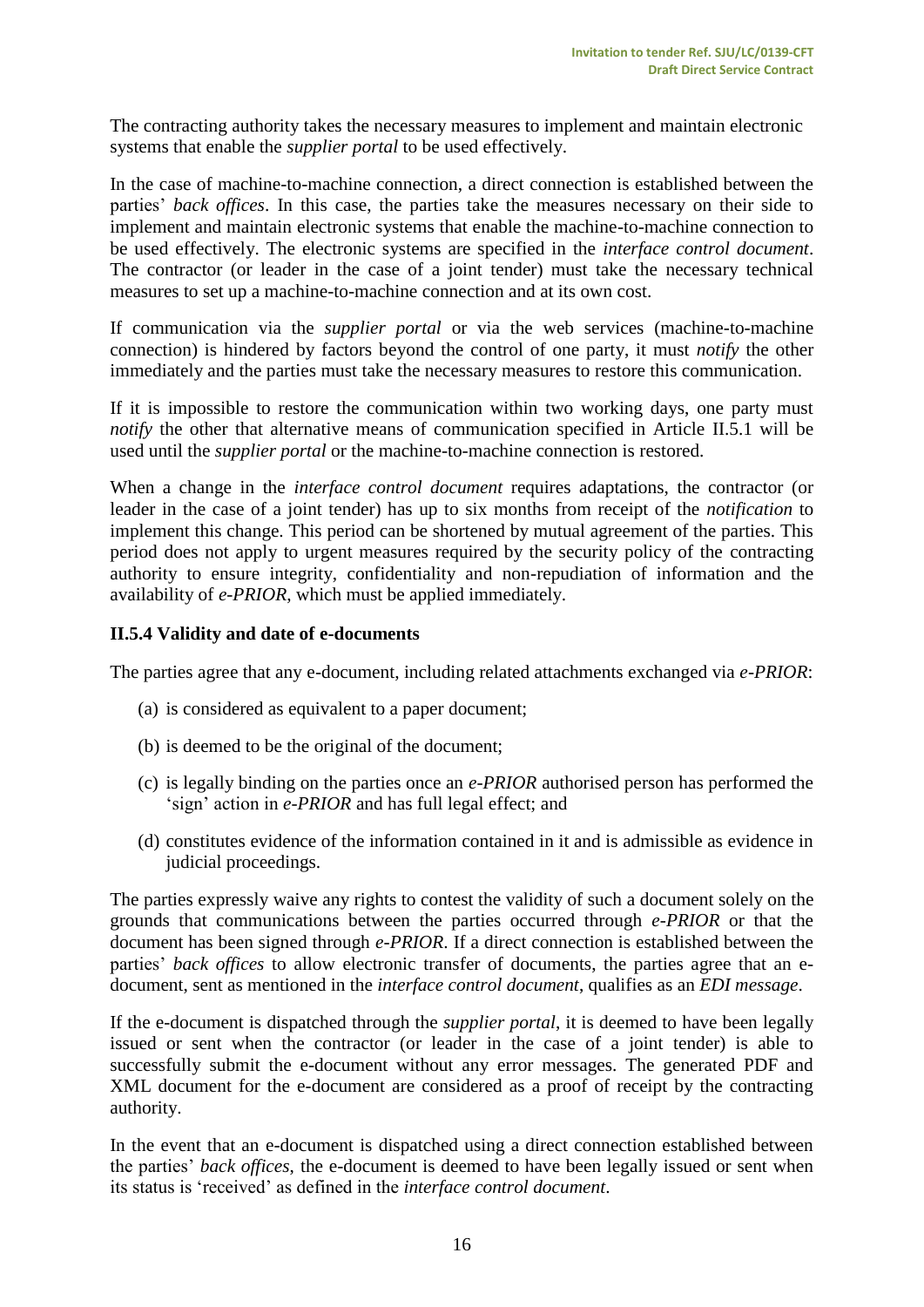When using the *supplier portal*, the contractor (or leader in the case of a joint tender) can download the PDF or XML message for each e-document for one year after submission. After this period, copies of the e-documents are no longer available for automatic download from the *supplier portal*.

#### <span id="page-16-0"></span>**II.5.5 Authorised persons in e-PRIOR**

The contractor submits a request for each person who needs to be assigned the role of 'user' in *e-PRIOR*. These persons are identified by means of the European Communication Authentication Service (ECAS) and authorised to access and perform actions in *e-PRIOR* within the permissions of the user roles that the contracting authority has assigned to them.

User roles enabling these *e-PRIOR* authorised persons to sign legally binding documents such as specific tenders or specific contracts are granted only upon submission of supporting documents proving that the authorised person is empowered to act as a legal representative of the contractor.

# <span id="page-16-1"></span>**II.6. LIABILITY**

- **II.6.1** The contracting authority is not liable for any damage or loss caused by the contractor, including any damage or loss to third parties during or as a consequence of *performance of the contract*.
- **II.6.2** If required by the relevant applicable legislation, the contractor must take out an insurance policy against risks and damage or loss relating to the *performance of the contract*. It must also take out supplementary insurance as reasonably required by standard practice in the industry. Upon request, the contractor must provide evidence of insurance coverage to the contracting authority.
- **II.6.3** The contractor is liable for any loss or damage caused to the contracting authority during or as a consequence of *performance of the contract*, including in the event of subcontracting, but only up to an amount not exceeding three times the total amount of the contract. However, if the damage or loss is caused by the gross negligence or wilful misconduct of the contractor or of its *personnel* or subcontractors, the contractor is liable for the whole amount of the damage or loss.
- **II.6.4** If a third party brings any action against the contracting authority in connection with the *performance of the contract*, including any action for alleged breach of intellectual property rights, the contractor must assist the contracting authority in the legal proceedings, including by intervening in support of the contracting authority upon request.

If the contracting authority's liability towards the third party is established and that such liability is caused by the contractor during or as a consequence of the *performance of the contract*, Article II.6.3 applies.

- **II.6.5** If the contractor is composed of two or more economic operators (i.e. who submitted a joint tender), they are all jointly and severally liable to the contracting authority for the *performance of the contract*.
- **II.6.6** The contracting authority is not liable for any loss or damage caused to the contractor during or as a consequence of *performance of the contract*, unless the loss or damage was caused by wilful misconduct or gross negligence of the contracting authority.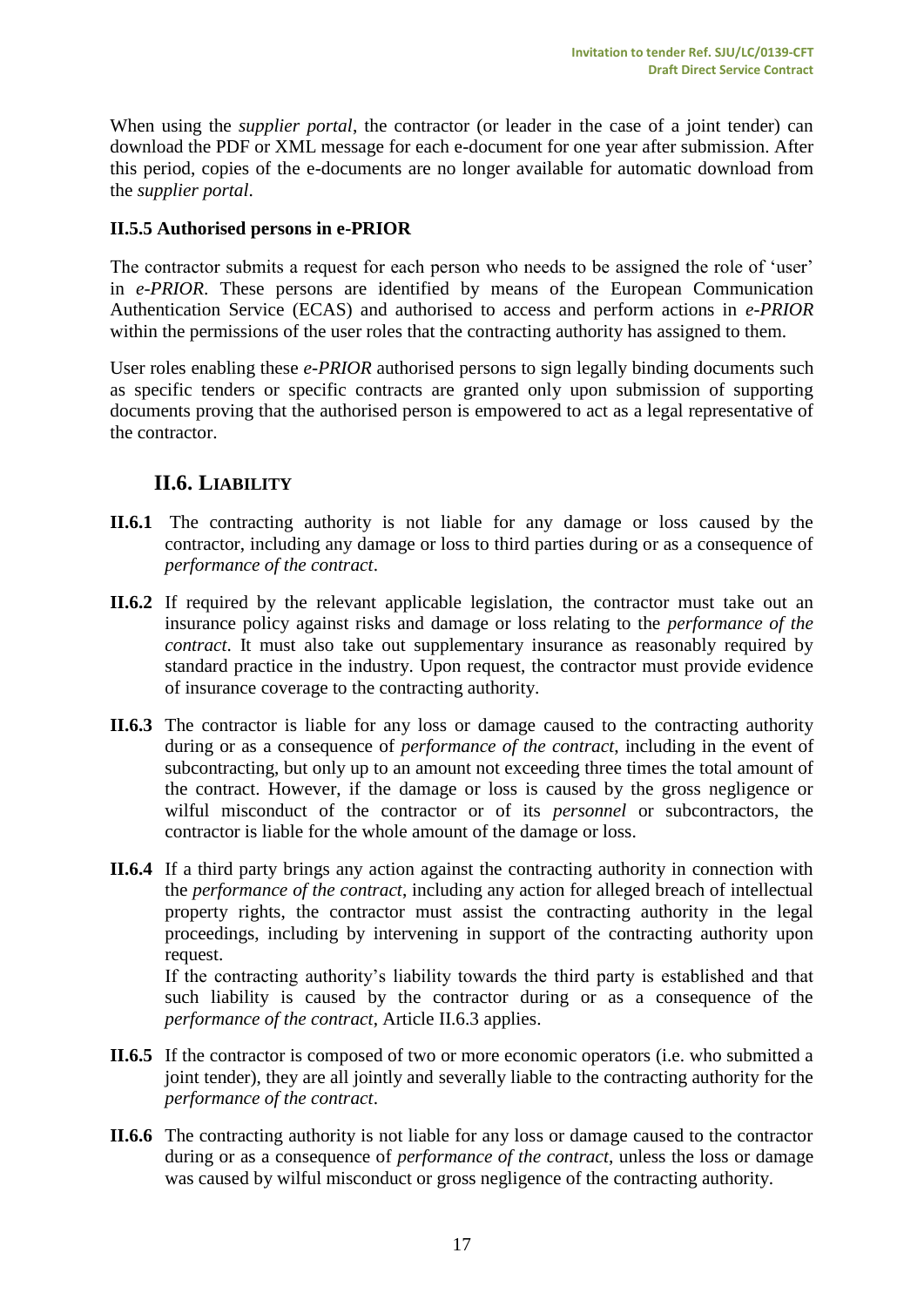# <span id="page-17-0"></span>**II.7. CONFLICT OF INTEREST AND PROFESSIONAL CONFLICTING INTERESTS**

- **II.7.1** The contractor must take all the necessary measures to prevent any situation of *conflict of interest* or *professional conflicting interest.*
- **II.7.2** The contractor must *notify* the contracting authority in writing as soon as possible of any situation that could constitute a *conflict of interest* or a *professional conflicting interest* during the *performance of the contract*. The contractor must immediately take action to rectify the situation.

The contracting authority may do any of the following:

- (a) verify that the contractor's action is appropriate;
- (b) require the contractor to take further action within a specified deadline;
- **II.7.3** The contractor must pass on all the relevant obligations in writing to:
	- (a) its *personnel*;
	- (b) any natural person with the power to represent it or take decisions on its behalf;
	- (c) third parties involved in the *performance of the contract*, including subcontractors.

The contractor must also ensure that the persons referred to above are not placed in a situation which could give rise to conflicts of interest.

# <span id="page-17-1"></span>**II.8. CONFIDENTIALITY**

- **II.8.1** The contracting authority and the contractor must treat with confidentiality any information or documents, in any format, disclosed in writing or orally relating to the *performance of the contract* and identified in writing as confidential.
- **II.8.2** Each party must:
- (a) not use *confidential information or documents* for any purpose other than to perform its obligations under the contract without the prior written agreement of the other party;
- (b) ensure the protection of such *confidential information or documents* with the same level of protection as its own *confidential information* and in any case with due diligence;
- (c) not disclose, directly or indirectly, *confidential information or documents* to third parties without the prior written agreement of the other party.
- **II.8.3** The confidentiality obligations set out in this Article are binding on the contracting authority and the contractor during the *performance of the contract* and for as long as the information or documents remain confidential unless:
- (a) the disclosing party agrees to release the receiving party from the confidentiality obligation earlier;
- (b) the *confidential information or documents* become public through other means than a breach of the confidentiality obligation;
- (c) the applicable law requires the disclosure of the *confidential information or documents*.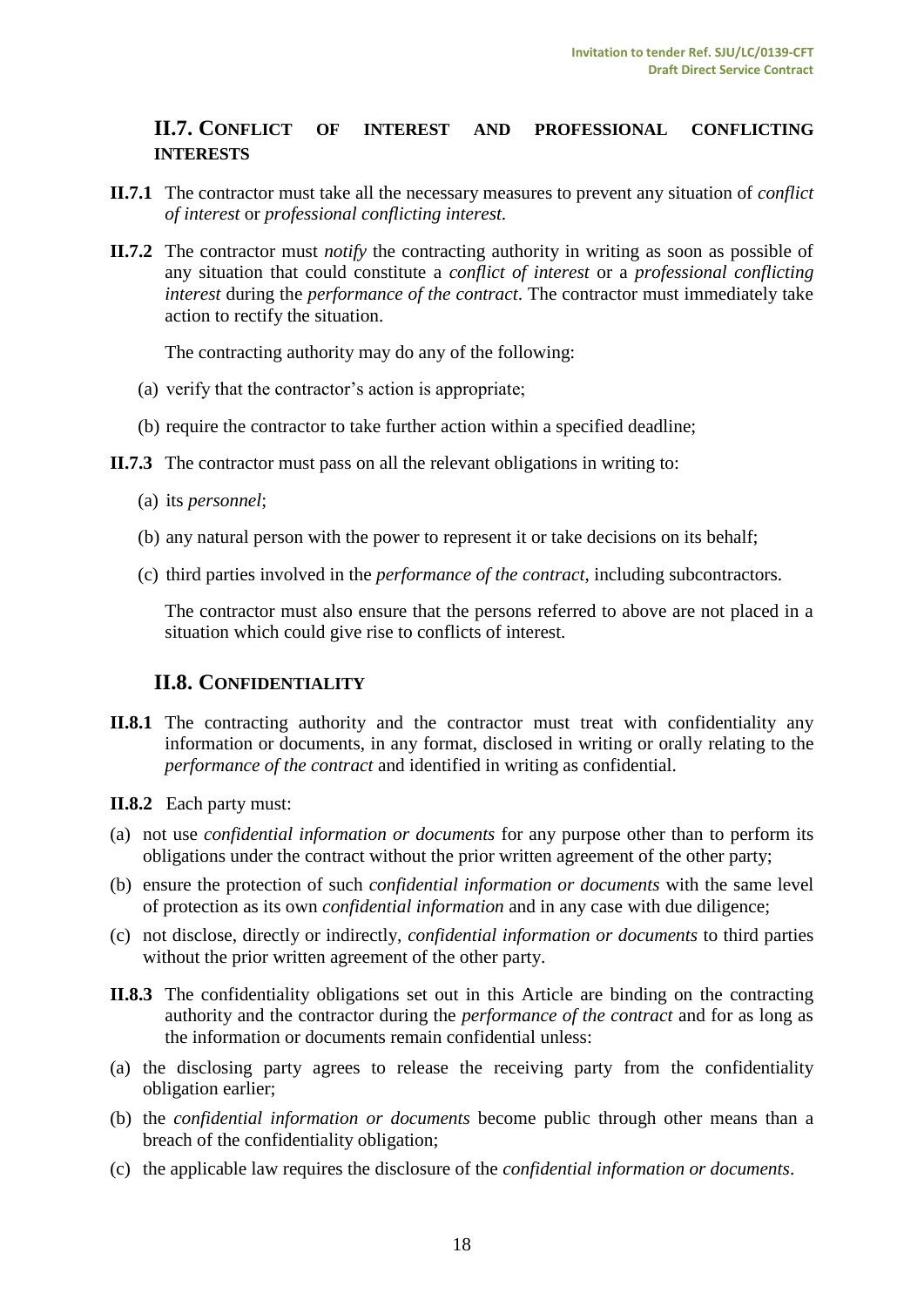**II.8.4** The contractor must obtain from any natural person with the power to represent it or take decisions on its behalf, as well as from third parties involved in the *performance of the contract*, a commitment that they will comply with this Article. At the request of the contracting authority, the contractor must provide a document providing evidence of this commitment.

# <span id="page-18-0"></span>**II.9. PROCESSING OF PERSONAL DATA**

- **II.9.1** Any personal data included in the contract must be processed in accordance with Regulation (EC) No 45/2001 of the European Parliament and of the Council of 18 December 2000 on the protection of individuals with regard to the processing of personal data by the Community institutions and bodies and on the free movement of such data. Such data must be processed by the data controller solely for the purposes of the performance, management and monitoring of the contract. This does not affect its possible transmission to bodies entrusted with monitoring or inspection tasks in application of Union law.
- **II.9.2** The contractor has the right to access its personal data and the right to rectify any such data. The contractor should address any queries concerning the processing of its personal data to the data controller.
- **II.9.3** The contractor has right of recourse at any time to the European Data Protection Supervisor.
- **II.9.4** If the contract requires the contractor to process any personal data, the contractor may act only under the supervision of the data controller, in particular with regard to the purposes of the processing, the categories of data that may be processed, the recipients of the data and the means by which the data subject may exercise its rights
- **II.9.5** The contractor must grant *personnel* access to the data to the extent strictly necessary for the performance, management and monitoring of the contract.
- **II.9.6** The contractor must adopt appropriate technical and organisational security measures giving due regard to the risks inherent in the processing and to the nature of the personal data concerned in order to:
	- (a) prevent any unauthorised person from gaining access to computer systems processing personal data, and especially:
		- (i) unauthorised reading, copying, alteration or removal of storage media;

(ii) unauthorised data inputting, as well as any unauthorised disclosure, alteration or erasure of stored personal data;

(iii) unauthorised use of data-processing systems by means of data transmission facilities;

- (b) ensure that authorised users of a data-processing system can access only the personal data to which their access right refers;
- (c) record which personal data have been communicated, when and to whom;
- (d) ensure that personal data being processed on behalf of third parties can be processed only in the manner prescribed by the contracting authority;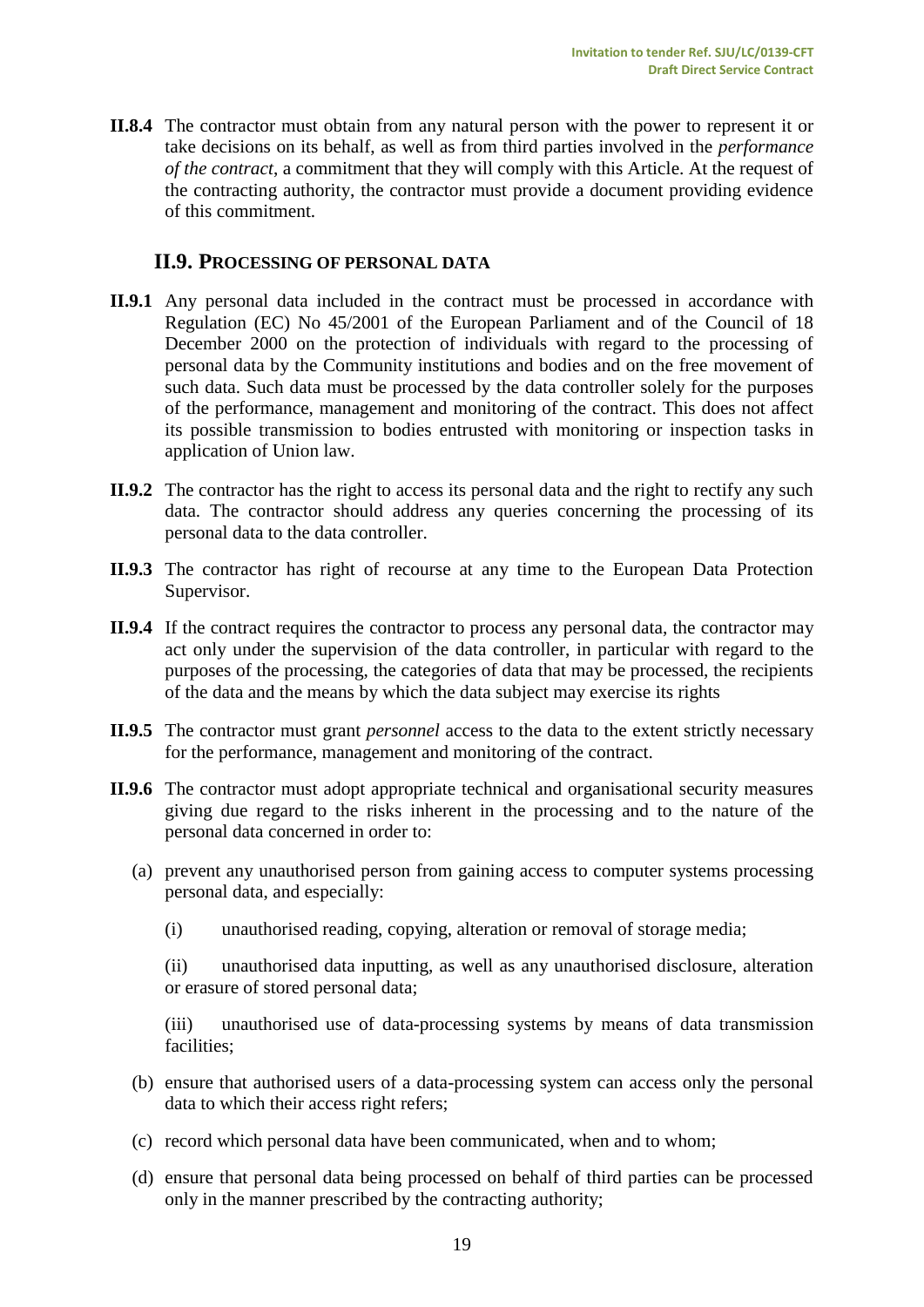- (e) ensure that, during communication of personal data and transport of storage media, the data cannot be read, copied or erased without authorisation;
- (f) design its organisational structure in such a way that it meets data protection requirements.

# <span id="page-19-0"></span>**II.10. SUBCONTRACTING**

- **II.10.1** The contractor must not subcontract and have the contract performed by third parties beyond the third parties already mentioned in its tender without prior written authorisation from the contracting authority.
- **II.10.2** Even if the contracting authority authorises subcontracting, the contractor remains bound by its contractual obligations and is solely responsible for the *performance of this contract*.
- **II.10.3** The contractor must ensure that the subcontract does not affect the rights of the contracting authority under this contract, particularly those under Articles II.8, II.13 and II.24.
- <span id="page-19-1"></span>**II.10.4** The contracting authority may request the contractor to replace a subcontractor found to be in a situation provided for in points (d) and (e) of Article II.18.1.

#### **II.11. AMENDMENTS**

- **II.11.1** Any amendment to the contract must be made in writing before all contractual obligations have been fulfilled.
- <span id="page-19-2"></span>**II.11.2** Any amendment must not make changes to the contract that might alter the initial conditions of the procurement procedure or result in unequal treatment of tenderers.

#### **II.12. ASSIGNMENT**

- **II.12.1** The contractor must not assign the rights and obligations arising from the contract, including claims for payments or factoring, without prior written authorisation from the contracting authority. In such cases, the contractor must provide the contracting authority with the identity of the intended assignee.
- <span id="page-19-3"></span>**II.12.2** Any right or obligation assigned by the contractor without authorisation is not enforceable against the contracting authority.

#### **II.13. INTELLECTUAL PROPERTY RIGHTS**

#### <span id="page-19-4"></span>**II.13.1. Ownership of the rights in the results**

The Union acquires irrevocably worldwide ownership of the *results* and of all intellectual property rights under the contract. The intellectual property rights so acquired include any rights, such as copyright and other intellectual or industrial property rights, to any of the *results* and to all technological solutions and information created or produced by the contractor or by its subcontractor in *performance of the contract*. The contracting authority may exploit and use the acquired rights as stipulated in this contract. The Union acquires all the rights from the moment the contracting authority approves the *results* delivered by the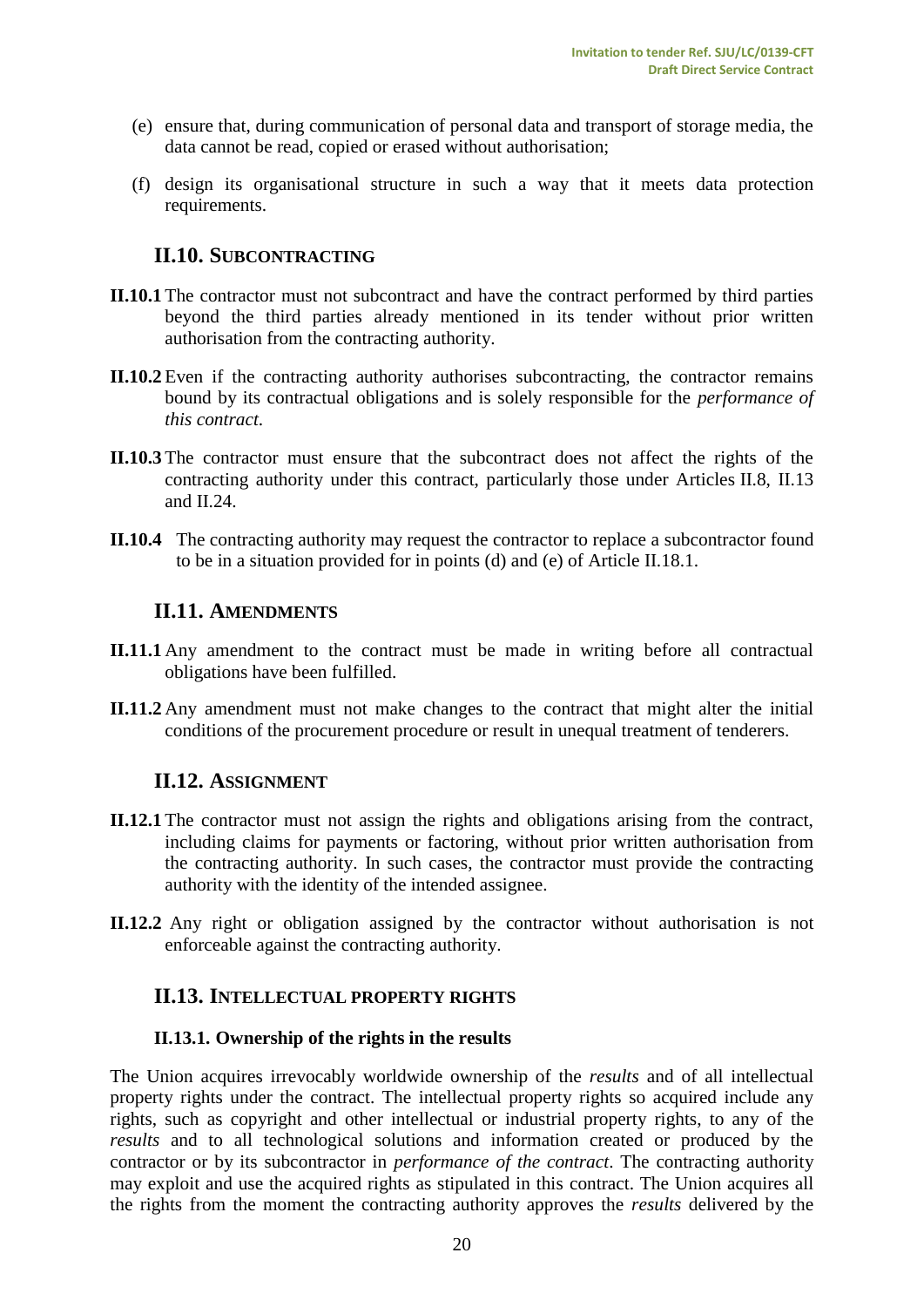contractor. Such delivery and approval are deemed to constitute an effective assignment of rights from the contractor to the Union.

The payment of the price includes any fees payable to the contractor about the acquisition of ownership of rights by the Union including for all forms of exploitation and of use of the *results*.

#### **II.13.2. Licensing rights on pre-existing materials**

<span id="page-20-0"></span>Unless provided otherwise in the special conditions, the Union does not acquire ownership of *pre-existing rights* under this contract.

The contractor licenses the *pre-existing rights* on a royalty-free, non-exclusive and irrevocable basis to the Union, which may use the *pre-existing materials* for all the modes of exploitation set out in this contract. All *pre-existing rights* are licensed to the Union from the moment the *results* are delivered and approved by the contracting authority.

The licensing of *pre-existing rights* to the Union under this contract covers all territories worldwide and is valid for the duration of intellectual property rights protection.

The payment of the price as set out in the contract is deemed to also include any fees payable to the contractor in relation to the licensing of *pre-existing rights* to the Union, including for all forms of exploitation and of use of the *results*.

Where *performance of the contract* requires that the contractor uses *pre-existing materials* belonging to the contracting authority, the contracting authority may request that the contractor signs an adequate licence agreement. Such use by the contractor will not entail any transfer of rights to the contractor and is limited to the needs of this contract.

#### <span id="page-20-1"></span>**II.13.3. Exclusive rights**

The Union acquires the following exclusive rights:

- (a) reproduction: the right to authorise or prohibit direct or indirect, temporary or permanent reproduction of the *results* by any means (mechanical, digital or other) and in any form, in whole or in part;
- (b) communication to the public: the exclusive right to authorise or prohibit any display, performance or communication to the public, by wire or wireless means, including the making available to the public of the *results* in such a way that members of the public may access them from a place and at a time individually chosen by them; this right also includes the communication and broadcasting by cable or by satellite;
- (c) distribution: the exclusive right to authorise or prohibit any form of distribution of *results* or copies of the *results* to the public, by sale or otherwise;
- (d) rental: the exclusive right to authorise or prohibit rental or lending of the *results* or of copies of the *results*;
- (e) adaptation: the exclusive right to authorise or prohibit any modification of the *results*;
- (f) translation: the exclusive right to authorise or prohibit any translation, adaptation, arrangement, creation of derivative works based on the *results*, and any other alteration of the *results*, subject to the respect of moral rights of authors, where applicable;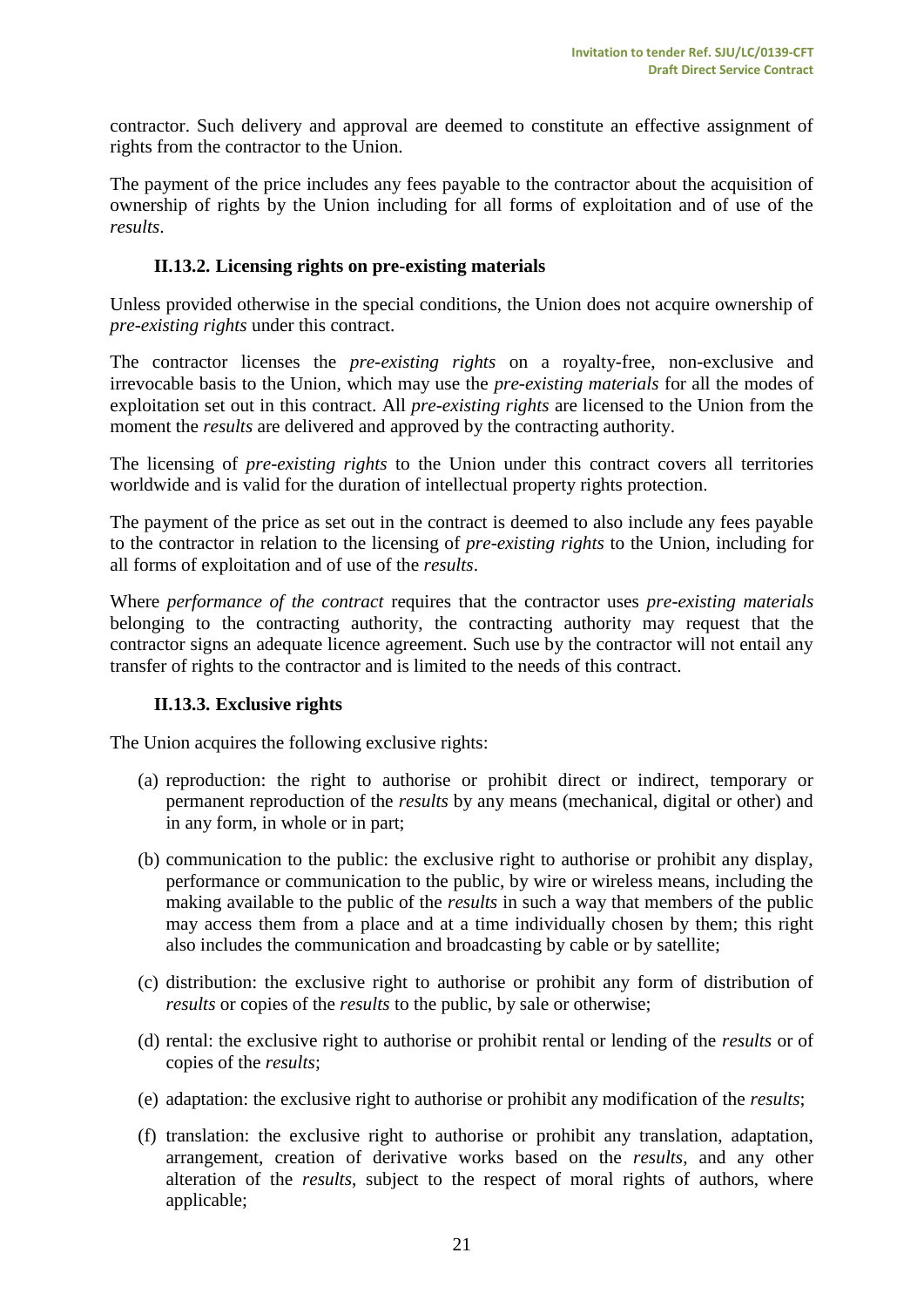- (g) where the *results* are or include a database: the exclusive right to authorise or prohibit the extraction of all or a substantial part of the contents of the database to another medium by any means or in any form; and the exclusive right to authorise or prohibit the re-utilization of all or a substantial part of the contents of the database by the distribution of copies, by renting, by on-line or other forms of transmission;
- (h) where the *results* are or include a patentable subject-matter: the right to register them as a patent and to further exploit such patent to the fullest extent;
- (i) where the *results* are or include logos or subject-matter which could be registered as a trademark: the right to register such logo or subject-matter as a trademark and to further exploit and use it;
- (j) where the *results* are or include know-how: the right to use such know-how as is necessary to make use of the *results* to the full extent provided for by this contract, and the right to make it available to contractors or subcontractors acting on behalf of the contracting authority, subject to their signing of adequate confidentiality undertakings where necessary;
- (k) where the *results* are documents:
	- (i) the right to authorise the reuse of the documents in conformity with the Commission Decision of 12 December 2011 on the reuse of Commission documents (2011/833/EU), to the extent it is applicable and the documents fall within its scope and are not excluded by any of its provisions; for the sake of this provision, 'reuse' and 'document' have the meaning given to it by this Decision;
	- (ii) the right to store and archive the *results* in line with the document management rules applicable to the contracting authority, including digitisation or converting the format for preservation or new use purposes;
- (l) where the *results* are or incorporate software, including source code, object code and, where relevant, documentation, preparatory materials and manuals, in addition to the other rights mentioned in this Article:
	- (i) end-user rights, for all uses by the Union or by subcontractors which result from this contract and from the intention of the parties;
	- (ii) the rights to decompile or disassemble the software;
- (m)to the extent that the contractor may invoke moral rights, the right for the contracting authority, except where otherwise provided in this contract, to publish the *results* with or without mentioning the *creator*(s)' name(s), and the right to decide when and whether the *results* may be disclosed and published.

The contractor warrants that the exclusive rights and the modes of exploitation may be exercised by the Union on all parts of the *results*, be they created by the contractor or consisting of *pre-existing materials*.

Where *pre-existing materials* are inserted in the *results*, the contracting authority may accept reasonable restrictions impacting on the above list, provided that the said materials are easily identifiable and separable from the rest, that they do not correspond to substantial elements of the *results*, and that, should the need arise, satisfactory replacement solutions exist, at no additional costs to the contracting authority. In such case, the contractor will have to clearly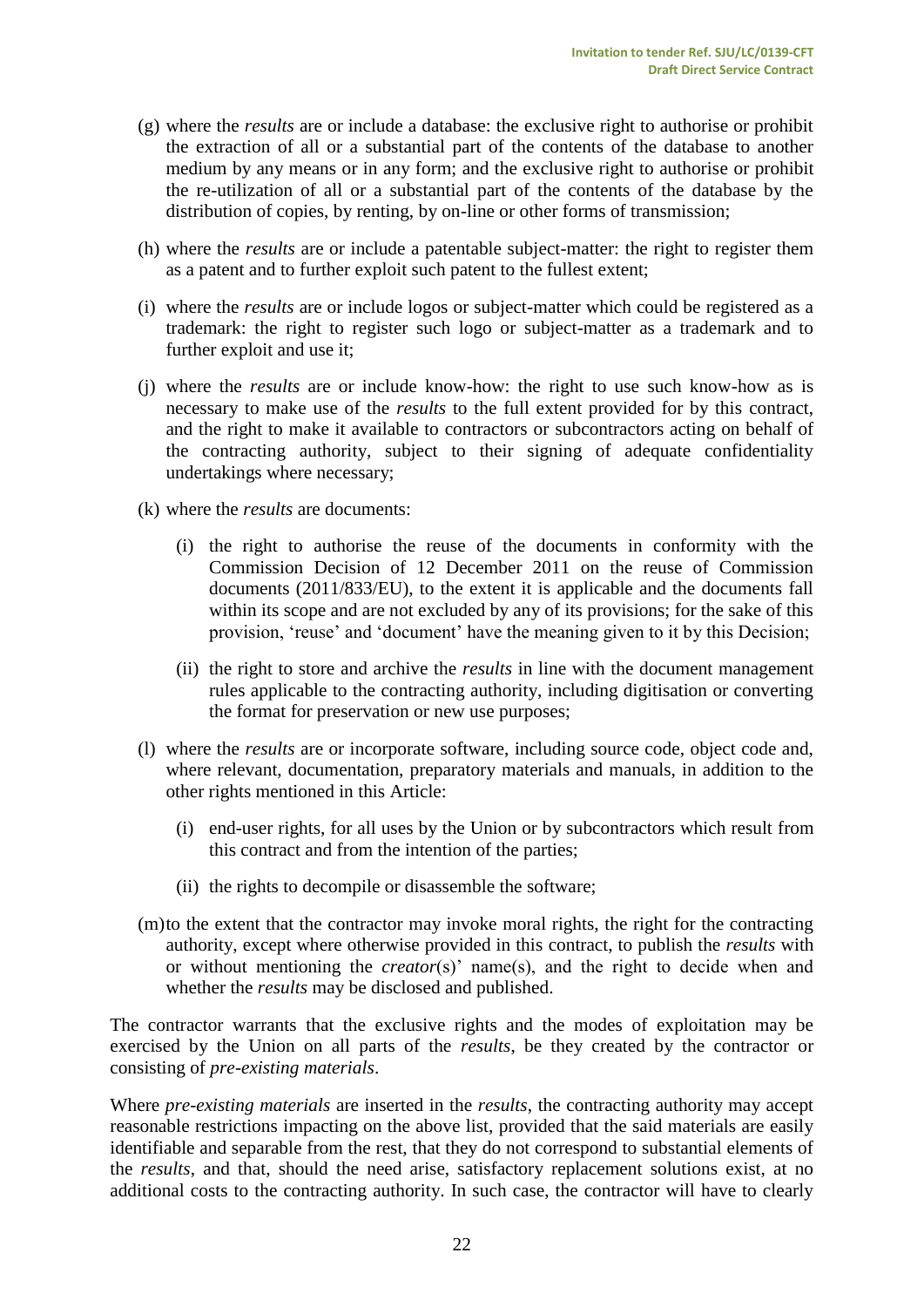inform the contracting authority before making such choice and the contracting authority has the right to refuse it.

## <span id="page-22-0"></span>**II.13.4. Identification of pre-existing rights**

When delivering the *results*, the contractor must warrant that, for any use that the contracting authority may envisage within the limits set in this contract, the *results* and the *pre-existing material* incorporated in the *results* are free of claims from *creators* or from any third parties and all the necessary *pre-existing rights* have been obtained or licensed.

To that effect, the contractor must establish a list of all *pre-existing rights* to the *results* of this contract or parts thereof, including identification of the rights' owners. If there are no *preexisting rights* to the *results*, the contractor must provide a declaration to that effect. The contractor must provide this list or declaration to the contracting authority together with the invoice for payment of the balance at the latest.

#### <span id="page-22-1"></span>**II.13.5. Evidence of granting of pre-existing rights**

Upon request by the contracting authority, the contractor must provide evidence that it has the ownership or the right to use all the listed *pre-existing rights*, except for the rights owned or licensed by the Union. The contracting authority may request this evidence even after the end of this contract.

This evidence may refer, for example, to rights to: parts of other documents, images, graphs, fonts, tables, data, software, technical inventions, know-how, IT development tools, routines, subroutines or other programs ('background technology'), concepts, designs, installations or pieces of art, data, source or background materials or any other parts of external origin.

This evidence must include, as appropriate:

- (a) the name and version number of a software product;
- (b) the full identification of the work and its author, developer, *creator*, translator, data entry person, graphic designer, publisher, editor, photographer, producer;
- (c) a copy of the licence to use the product or of the agreement granting the relevant rights to the contractor or a reference to this licence;
- (d) a copy of the agreement or extract from the employment contract granting the relevant rights to the contractor where parts of the *results* were created by its *personnel*;
- (e) the text of the disclaimer notice if any.

Provision of evidence does not release the contractor from its responsibilities if it is found that it does not hold the necessary rights, regardless of when and by whom this fact is revealed.

The contractor also warrants that it possesses the relevant rights or powers to execute the transfer and that it has paid or has verified payment of all due fees including fees due to collecting societies, related to the final *results*.

#### <span id="page-22-2"></span>**II.13.6. Quotation of works in the result**

In the *result*, the contractor must clearly point out all quotations of existing works. The complete reference should include as appropriate, the following: name of the author, title of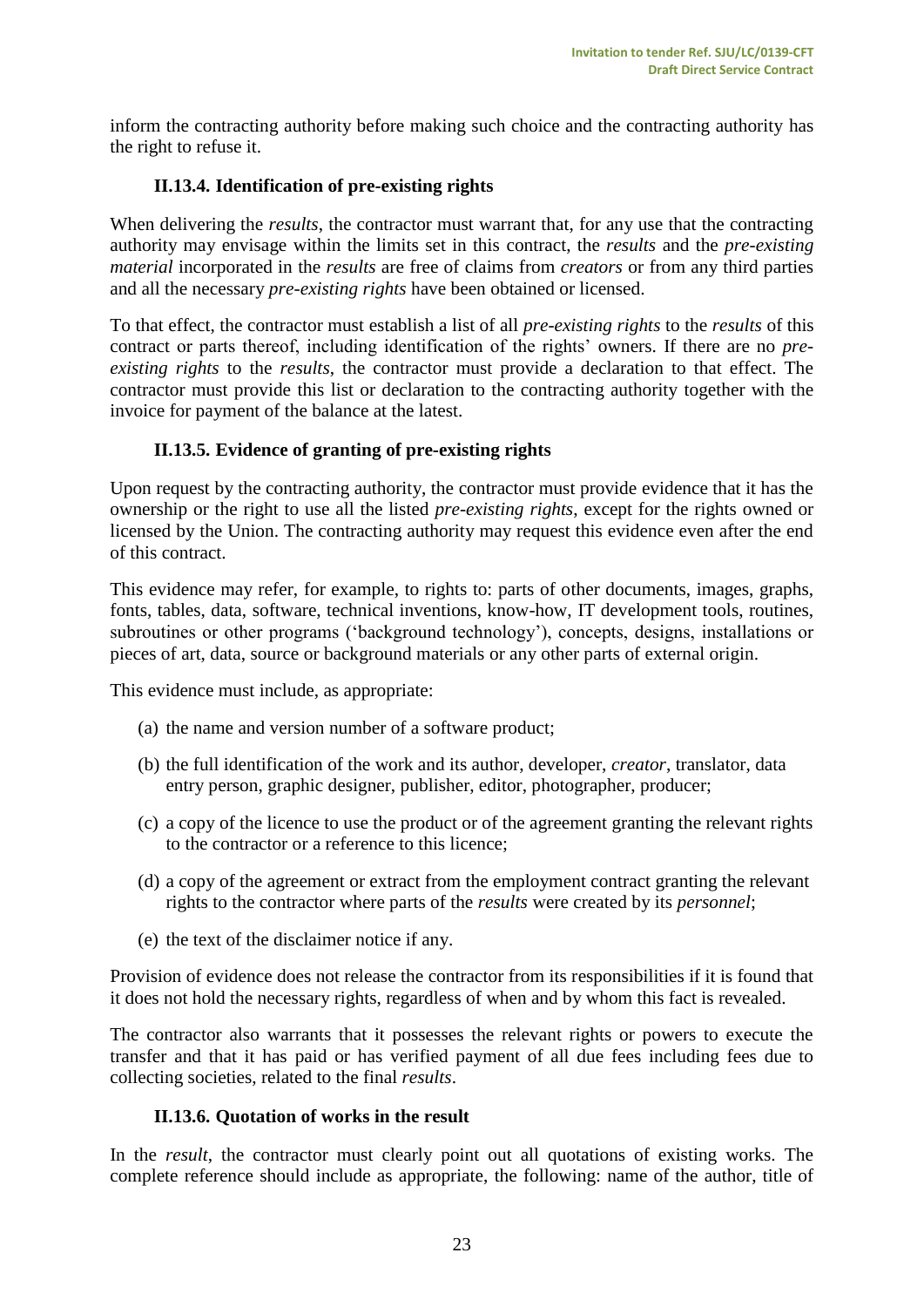the work, date and place of publication, date of creation, address of publication on the internet, number, volume and other information that allows the origin to be easily identified.

#### **II.13.7. Moral rights of creators**

<span id="page-23-0"></span>By delivering the *results*, the contractor warrants that the *creators* will not object to the following on the basis of their moral rights under copyright:

- (a) that their names be mentioned or not mentioned when the *results* are presented to the public;
- (b) that the *results* be divulged or not after they have been delivered in their final version to the contracting authority;
- (c) that the *results* be adapted, provided that this is done in a manner which is not prejudicial to the *creator*'s honour or reputation.

If moral rights on parts of the *results* protected by copyright may exist, the contractor must obtain the consent of *creators* regarding the granting or waiver of the relevant moral rights in accordance with the applicable legal provisions and be ready to provide documentary evidence upon request.

#### **II.13.8. Image rights and sound recordings**

<span id="page-23-1"></span>If natural persons appear in a *result* or their voice or any other private element is recorded in a recognisable manner, the contractor must obtain a statement by these persons (or, in the case of minors, by the persons exercising parental authority) giving their permission for the described use of their image, voice or private element and, on request, submit a copy of the permission to the contracting authority. The contractor must take the necessary measures to obtain such consent in accordance with the applicable legal provisions.

#### <span id="page-23-2"></span>**II.13.9. Copyright notice for pre-existing rights**

When the contractor retains *pre-existing rights* on parts of the *results*, reference must be inserted to that effect when the *result* is used as set out in Article I.10.1, with the following disclaimer: '© — year — European Union. All rights reserved. Certain parts are licensed under conditions to the EU', or with any other equivalent disclaimer as the contracting authority may consider best appropriate, or as the parties may agree on a case-by-case basis. This does not apply where inserting such reference would be impossible, notably for practical reasons.

#### **II.13.10. Visibility of Union funding and disclaimer**

<span id="page-23-3"></span>When making use of the *results*, the contractor must declare that they have been produced under a contract with the Union and that the opinions expressed are those of the contractor only and do not represent the contracting authority's official position. The contracting authority may waive this obligation in writing or provide the text of the disclaimer.

# <span id="page-23-4"></span>**II.14. FORCE MAJEURE**

**II.14.1** If a party is affected by *force majeure*, it must immediately *notify* the other party, stating the nature of the circumstances, their likely duration and foreseeable effects.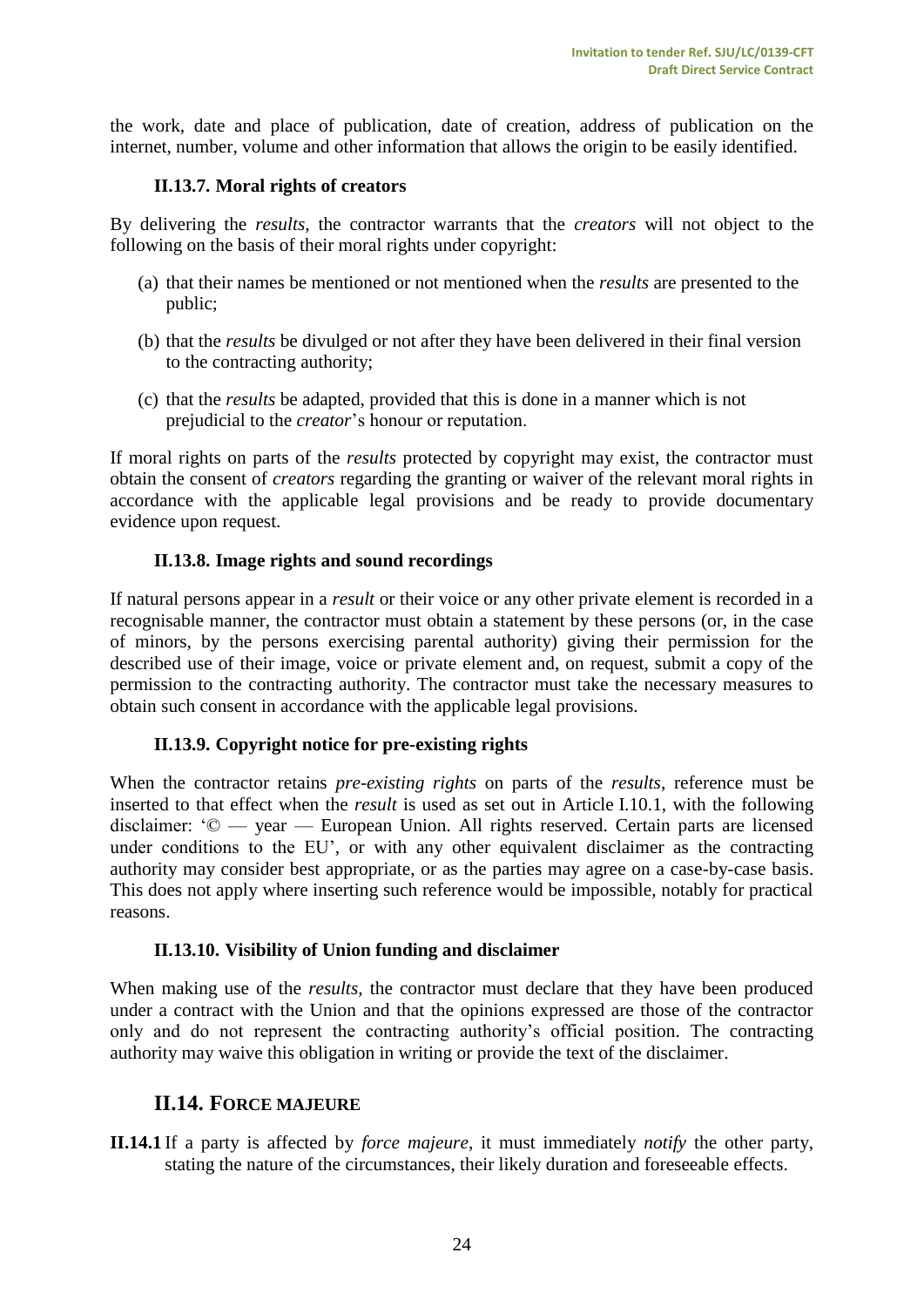- **II.14.2** A party is not liable for any delay or failure to perform its obligations under the contract if that delay or failure is a *result* of *force majeure*. If the contractor is unable to fulfil its contractual obligations owing to *force majeure*, it has the right to remuneration only for the services actually provided.
- **II.14.3** The parties must take all necessary measures to limit any damage due to *force majeure.*

# <span id="page-24-0"></span>**II.15. LIQUIDATED DAMAGES**

#### **II.15.1. Delay in delivery**

<span id="page-24-1"></span>If the contractor fails to perform its contractual obligations within the applicable time limits set out in this contract, the contracting authority may claim liquidated damages for each day of delay using the following formula:

0.3 x (*V/d)*

where

*V* is the price of the relevant purchase or deliverable or *result* or, failing that, the price specified in Article I.4.1;

*d* is the duration specified for delivery of the relevant purchase or deliverable or *result* or, failing that, the duration of *performance of the contract* specified in Article I.3.3 expressed in days.

Liquidated damages may be imposed together with a reduction in price under the conditions laid down in Article II.16.

#### **II.15.2. Procedure**

<span id="page-24-2"></span>The contracting authority must *formally notify* the contractor of its intention to apply liquidated damages and the corresponding calculated amount.

The contractor has 30 days following the date of receipt to submit observations. Failing that, the decision becomes enforceable the day after the time limit for submitting observations has elapsed.

If the contractor submits observations, the contracting authority, taking into account the relevant observations, must *notify* the contractor:

(a) of the withdrawal of its intention to apply liquidated damages; or

<span id="page-24-3"></span>(b) of its final decision to apply liquidated damages and the corresponding amount.

# **II.15.3. Nature of liquidated damages**

The parties expressly acknowledge and agree that any amount payable under this Article is not a penalty and represents a reasonable estimate of fair compensation for the damage incurred due to failure to provide the services within the applicable time limits set out in this contract.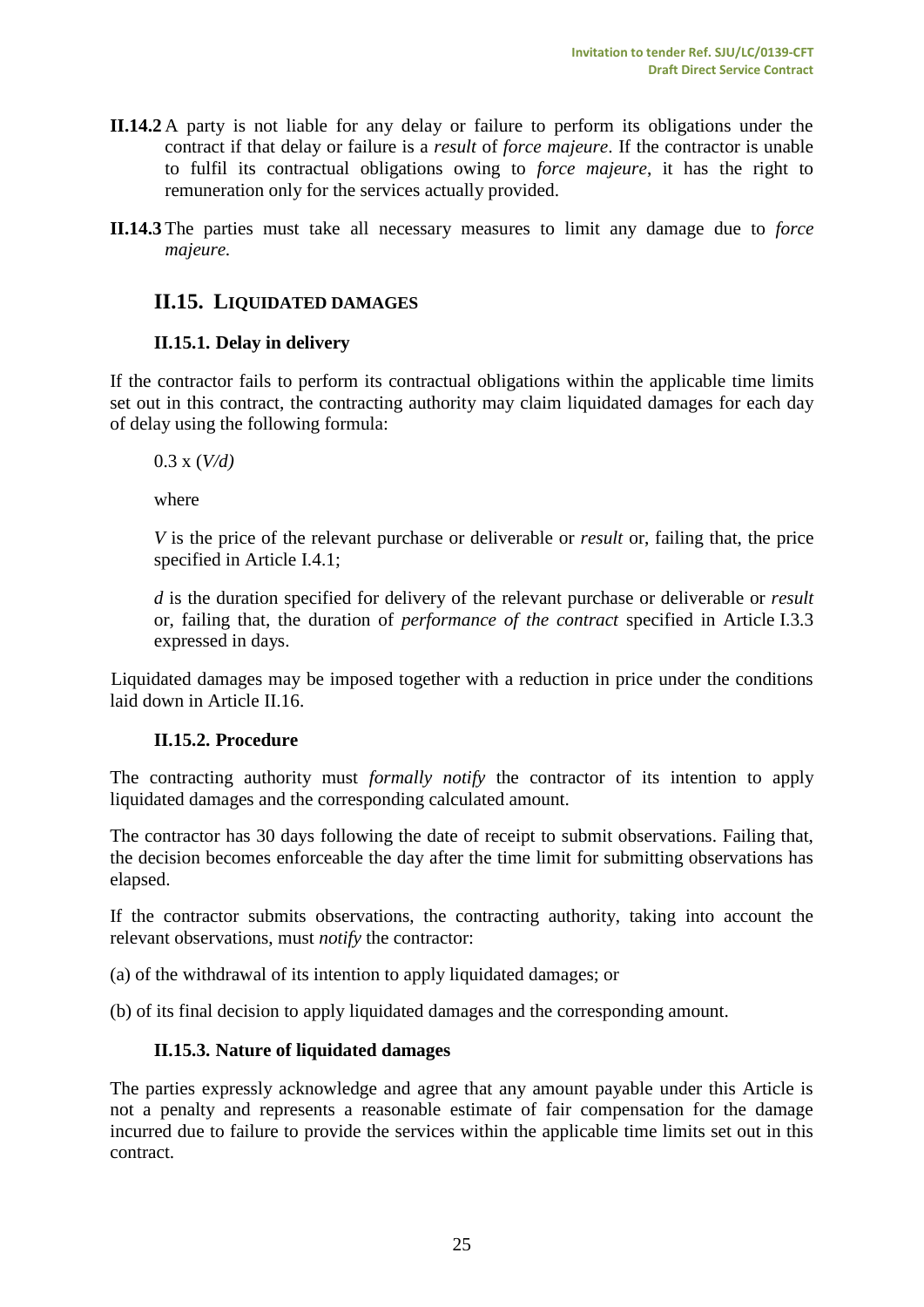# **II.15.4. Claims and liability**

<span id="page-25-1"></span><span id="page-25-0"></span>Any claim for liquidated damages does not affect the contractor's actual or potential liability or the contracting authority's rights under Article II.18.

# **II.16. REDUCTION IN PRICE**

## **II.16.1. Quality standards**

<span id="page-25-2"></span>If the contractor fails to provide the service in accordance with the contract ('unperformed obligations') or if it fails to provide the service in accordance with the expected quality levels specified in the tender specifications ('low quality delivery'), the contracting authority may reduce or recover payments proportionally to the seriousness of the unperformed obligations or low quality delivery. This includes in particular cases where the contracting authority cannot approve a *result*, report or deliverable as defined in Article I.5 after the contractor has submitted the required additional information, correction or new version.

A reduction in price may be imposed together with liquidated damages under the conditions of Article II.15.

#### **II.16.2. Procedure**

<span id="page-25-3"></span>The contracting authority must *formally notify* the contractor of its intention to reduce payment and the corresponding calculated amount.

The contractor has 30 days following the date of receipt to submit observations. Failing that, the decision becomes enforceable the day after the time limit for submitting observations has elapsed.

If the contractor submits observations, the contracting authority, taking into account the relevant observations, must *notify* the contractor:

- (a) of the withdrawal of its intention to reduce payment; or
- <span id="page-25-4"></span>(b) of its final decision to reduce payment and the corresponding amount.

#### **II.16.3. Claims and liability**

<span id="page-25-5"></span>Any reduction in price does not affect the contractor's actual or potential liability or the contracting authority's rights under Article II.18.

#### **II.17. SUSPENSION OF THE PERFORMANCE OF THE CONTRACT**

#### **II.17.1. Suspension by the contractor**

<span id="page-25-6"></span>If the contractor is affected by *force majeure*, it may suspend the *performance of the contract*. The contractor must immediately *notify* the contracting authority of the suspension. The *notification* must include a description of the *force majeure* and state when the contractor expects to resume the *performance of the contract*.

The contractor must *notify* the contracting authority as soon as it is able to resume *performance of the contract*, unless the contracting authority has already terminated the contract.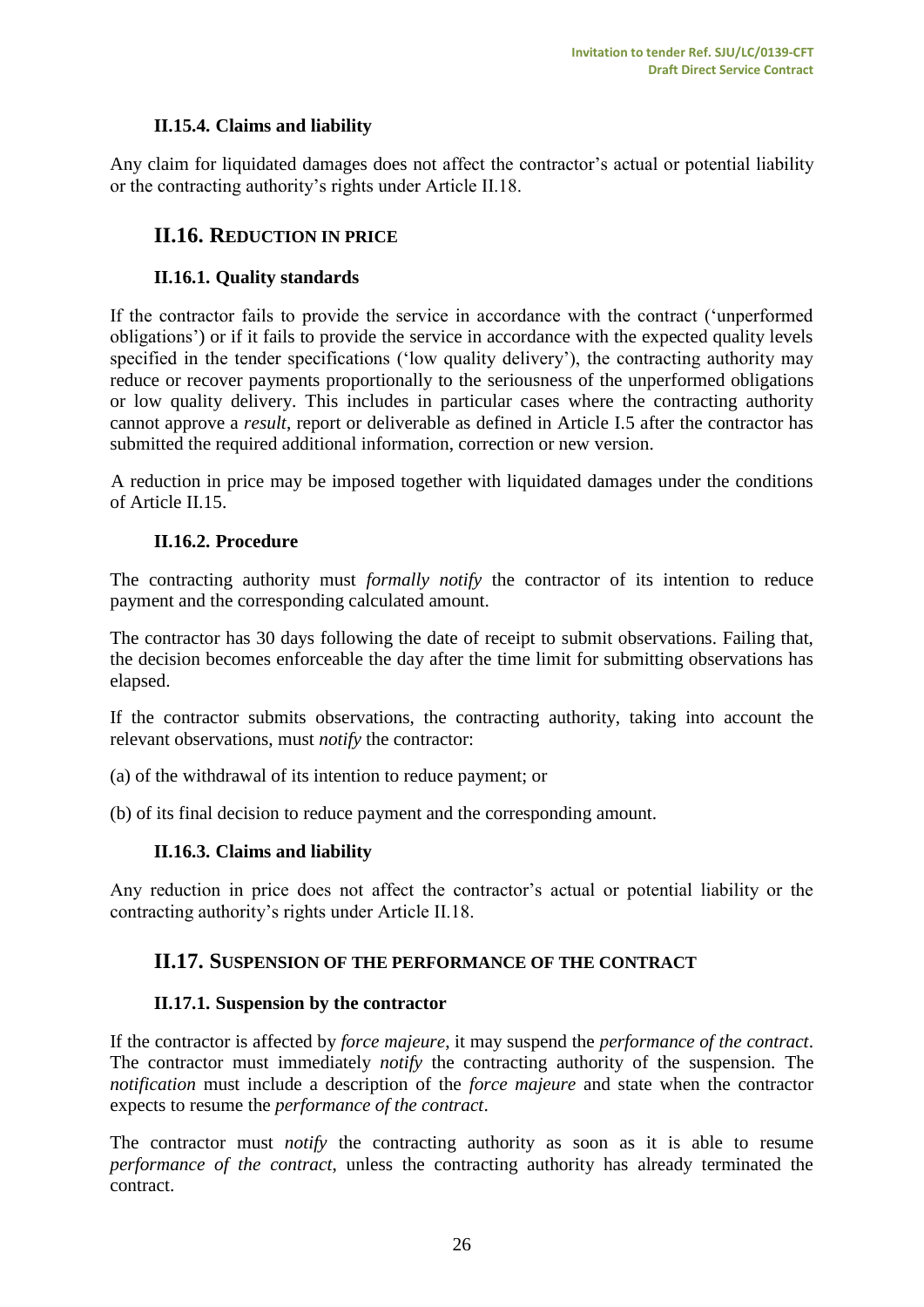# **II.17.2. Suspension by the contracting authority**

<span id="page-26-0"></span>The contracting authority may suspend the *performance of the contract* or any part of it:

(a) if the procedure for awarding the contract or the *performance of the contract* proves to have been subject to *substantial errors, irregularities or fraud*;

(b) in order to verify whether the presumed *substantial errors, irregularities or fraud* actually occurred.

The contracting authority must *formally notify* the contractor of the suspension. Suspension takes effect on the date of *formal notification*, or at a later date if the *formal notification* so provides.

The contracting authority must *notify* the contractor as soon as possible whether:

(a) it is lifting the suspension; or

 $\overline{a}$ 

(b) it intends to terminate the contract under Article II.18.1(f) or (j).

<span id="page-26-1"></span>The contractor is not entitled to compensation for suspension of any part of the contract.

## **II.18. TERMINATION OF THE CONTRACT**

#### **II.18.1. Grounds for termination by the contracting authority**

<span id="page-26-2"></span>The contracting authority may terminate the contract in the following circumstances:

- (a) if provision of the services under the contract has not actually started within 15 days of the scheduled date and the contracting authority considers the new date proposed, if any, unacceptable, taking into account Article II.11.2;
- (b) if the contractor is unable, through its own fault, to obtain any permit or licence required for *performance of the contract*;
- (c) if the contractor does not perform the contract in accordance with the tender specifications or is in breach of another substantial contractual obligation.
- (d) if the contractor or any person that assumes unlimited liability for the debts of the contractor is in one of the situations provided for in points (a) and (b) of Article 106(1) of the Financial Regulation<sup>3</sup>;
- (e) if the contractor or any *related person* is subject to any of the situations provided for in points (c) to (f) of Article 106(1) or to Article 106(2) of the Financial Regulation.
- (f) if the procedure for awarding the contract or the *performance of the contract* prove to have been subject to *substantial errors*, *irregularities* or *fraud*;
- (g) if the contractor does not comply with applicable obligations under environmental, social and labour law established by Union law, national law, collective agreements or

<sup>&</sup>lt;sup>3</sup> Regulation (EU, EURATOM) No 966/2012 on the financial rules applicable to the general budget of the Union, as amended [http://eur-lex.europa.eu/legal](http://eur-lex.europa.eu/legal-content/EN/TXT/?uri=celex:32012R0966)[content/EN/TXT/?uri=celex:32012R0966](http://eur-lex.europa.eu/legal-content/EN/TXT/?uri=celex:32012R0966)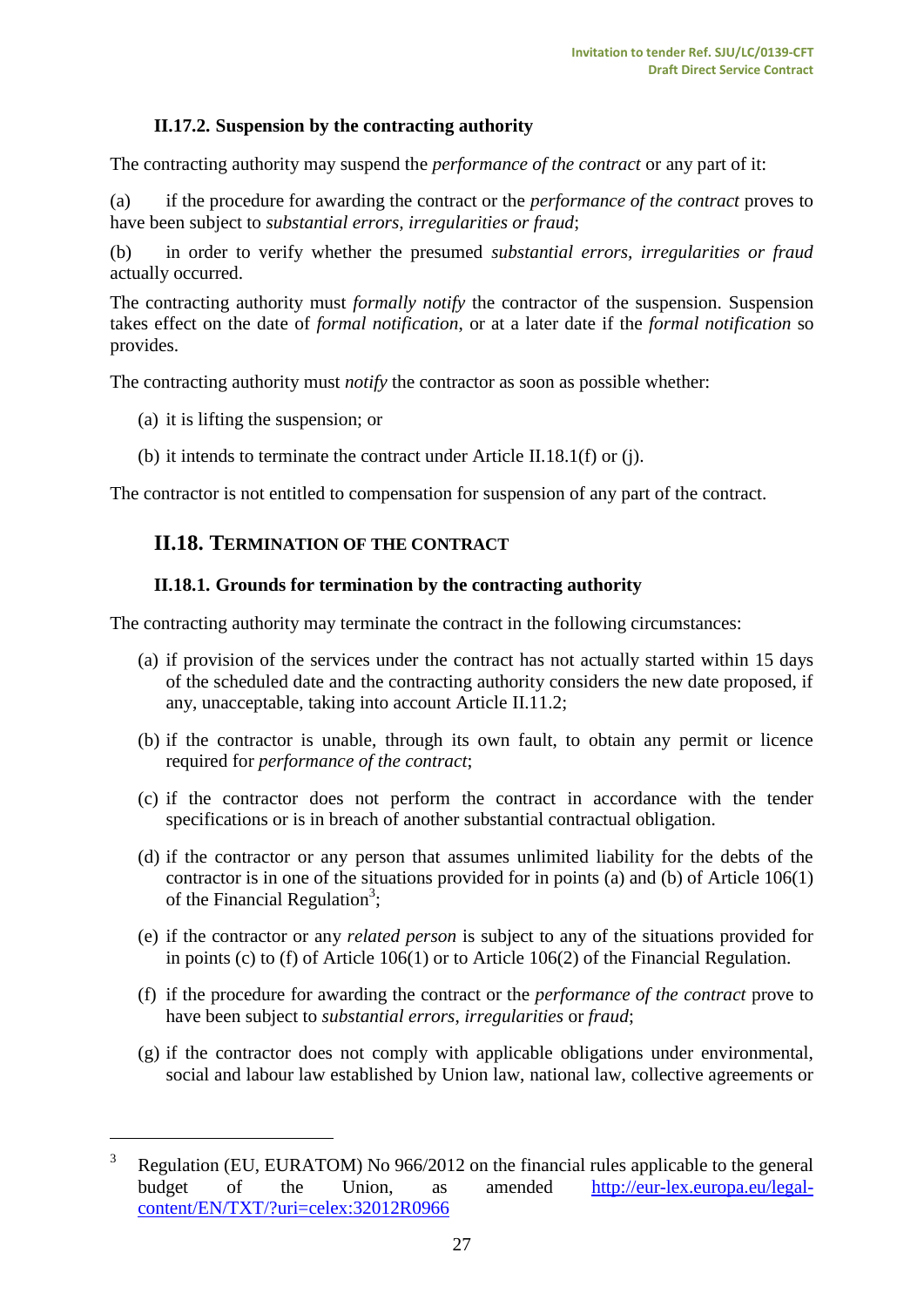by the international environmental, social and labour law provisions listed in Annex X to Directive 2014/24/EU;

- (h) if the contractor is in a situation that could constitute a *conflict of interest* or a *professional conflicting interest* as referred to in Article II.7;
- (i) if a change to the contractor's legal, financial, technical, organisational or ownership situation is likely to substantially affect the *performance of the contract* or substantially modify the conditions under which the contract was initially awarded;
- (j) in the event of *force majeure*, where either resuming implementation is impossible or the necessary ensuing amendments to the contract would mean that the tender specifications are no longer fulfilled or result in unequal treatment of tenderers or contractors;

#### **II.18.2. Grounds for termination by the contractor**

<span id="page-27-0"></span>The contractor may terminate the contract if:

- (a) it has evidence that the contracting authority has committed *substantial errors*, *irregularities* or *fraud* in the procedure for awarding the contract or the *performance of the contract*;
- (b) the contracting authority fails to comply with its obligations, in particular the obligation to provide the information needed for the contractor to perform the contract as provided for in the tender specifications.

#### <span id="page-27-1"></span>**II.18.3. Procedure for termination**

A party must *formally notify* the other party of its intention to terminate the contract and the grounds for termination.

The other party has 30 days following the date of receipt to submit observations, including the measures it has taken to continue fulfilling its contractual obligations. Failing that, the decision to terminate becomes enforceable the day after the time limit for submitting observations has elapsed.

If the other party submits observations, the party intending to terminate must *formally notify* it either of the withdrawal of its intention to terminate or of its final decision to terminate.

In the cases referred to in points (a) to (d) and (g) to (i) of Article II.18.1 and in Article II.18.2, the date on which the termination takes effect must be specified in the *formal notification*.

In the cases referred to in points (e), (f) and (j) of Article II.18.1, the termination takes effect on the day following the date on which the contractor receives *notification* of termination.

In addition, at the request of the contracting authority and regardless of the grounds for termination, the contractor must provide all necessary assistance, including information, documents and files, to allow the contracting authority to complete, continue or transfer the services to a new contractor or internally, without interruption or adverse effect on the quality or continuity of the services. The parties may agree to draw up a transition plan detailing the contractor's assistance unless such plan is already detailed in other contractual documents or in the tender specifications. The contractor must provide such assistance at no additional cost, except if it can demonstrate that it requires substantial additional resources or means, in which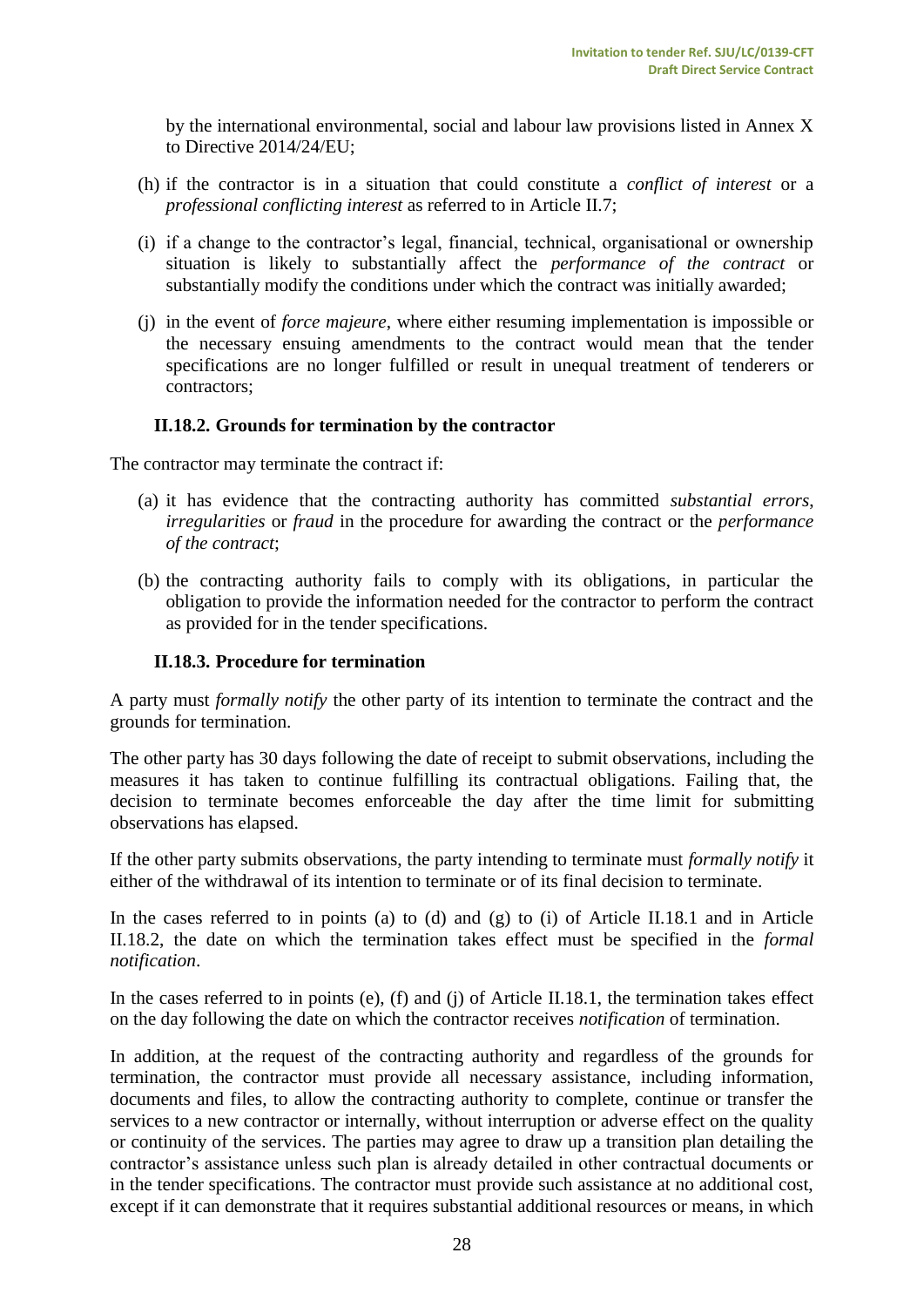case it must provide an estimate of the costs involved and the parties will negotiate an arrangement in good faith.

#### <span id="page-28-0"></span>**II.18.4. Effects of termination**

The contractor is liable for damage incurred by the contracting authority as a result of the termination of the contract including the cost of appointing another contractor to provide or complete the services, unless the damage was caused by the situation specified in Article II.18.1 (j) or in Article II.18.2. The contracting authority may claim compensation for such damage.

The contractor is not entitled to compensation for any loss resulting from the termination of the contract, including loss of anticipated profits, unless the loss was caused by the situation specified in Article II.18.2.

The contractor must take all appropriate measures to minimise costs, prevent damage and cancel or reduce its commitments.

Within 60 days of the date of termination, the contractor must submit any report, deliverable or *result* and any invoice required for services that were provided before the date of termination.

In the case of joint tenders, the contracting authority may terminate the contract with each member of the group separately on the basis of points (d), (e) or (g) of Article II.18.1, under the conditions set out in Article II.11.2.

#### <span id="page-28-1"></span>**II.19. INVOICES, VALUE ADDED TAX AND E-INVOICING**

#### **II.19.1. Invoices and value added tax**

<span id="page-28-2"></span>Invoices must contain the contractor's (or leader's in the case of a joint tender) identification data, the amount, the currency and the date, as well as the contract reference.

Invoices must indicate the place of taxation of the contractor (or leader in the case of a joint tender) for value added tax (VAT) purposes and must specify separately amounts not including VAT and amounts including VAT.

The contracting authority is exempt from all taxes and duties, including VAT, in accordance with Articles 3 and 4 of the Protocol on the privileges and immunities of the European Union.

The contractor (or leader in the case of a joint tender) must complete the necessary formalities with the relevant authorities to ensure that the supplies and services required for *performance of the contract* are exempt from taxes and duties, including VAT.

#### **II.19.2. E-invoicing**

<span id="page-28-3"></span>If provided for in the special conditions, the contractor (or leader in the case of a joint tender) submits invoices in electronic format if the conditions regarding electronic signature specified by Directive 2006/112/EC on VAT are fulfilled, i.e. using a qualified electronic signature or through electronic data interchange.

Reception of invoices by standard format (pdf) or email is not accepted.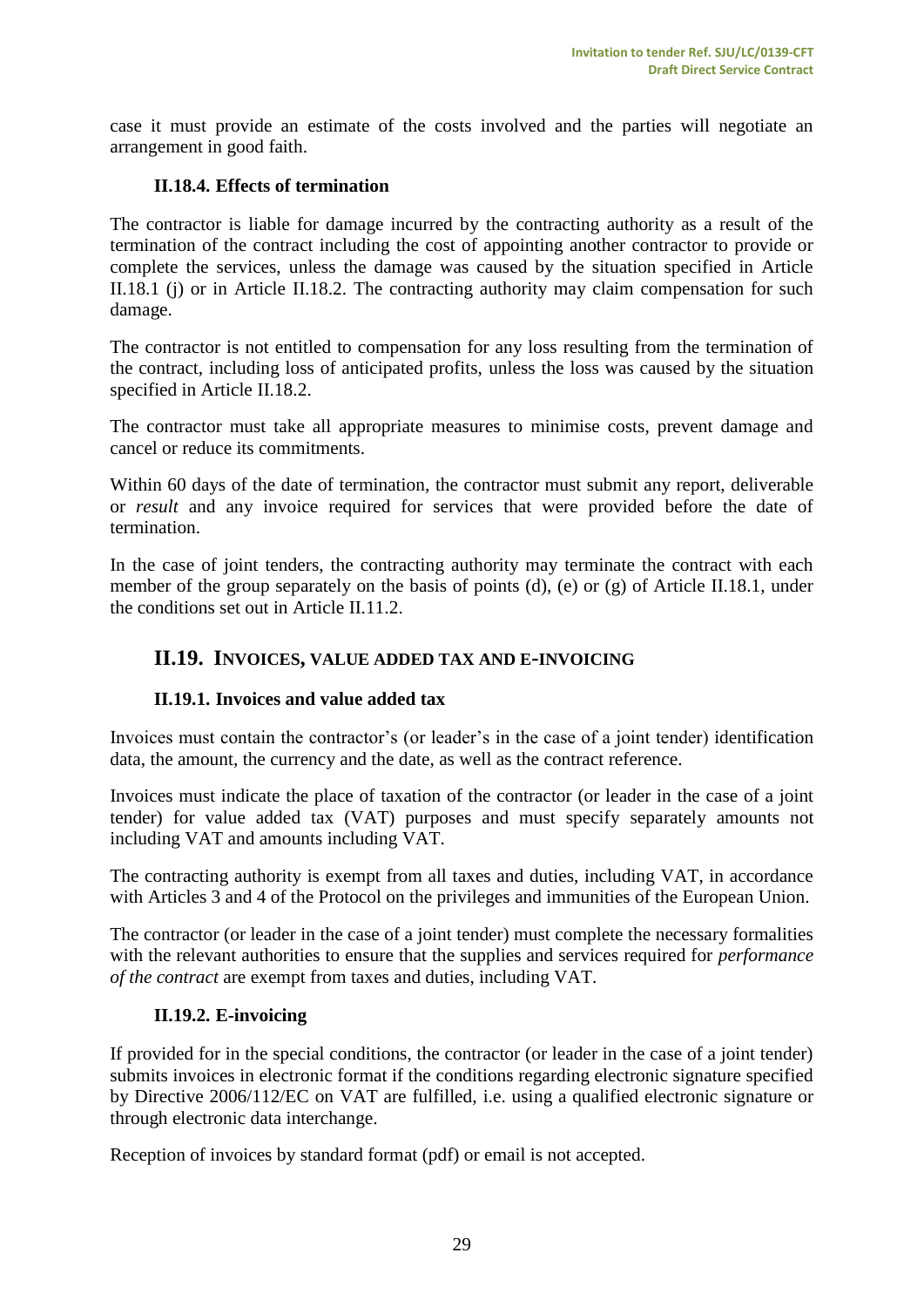# **II.20. PRICE REVISION**

<span id="page-29-0"></span>If a price revision index is provided in Article I.4.2, this Article applies to it.

Prices are fixed and not subject to revision during the first year of the contract.

At the beginning of the second and every following year of the contract, each price may be revised upwards or downwards at the request of one of the parties.

A party may request a price revision in writing no later than three months before the anniversary date of entry into force of the contract. The other party must acknowledge the request within 14 days of receipt.

At the anniversary date, the contracting authority must communicate the final index for the month in which the request was received, or failing that, the last provisional index available for that month. The contractor establishes the new price on this basis and communicates it as soon as possible to the contracting authority for verification.

The price revision is calculated using the following formula:

$$
Pr = Po x (-)
$$
  
Io  
where: 
$$
Pr = \text{revised price};
$$

 $Po = price in the tendency;$ 

 $I_0$  = index for the month in which the contract enters into force;

Ir = index for the month in which the request to revise prices is received.

#### <span id="page-29-1"></span>**II.21. PAYMENTS AND GUARANTEES**

#### **II.21.1. Date of payment**

<span id="page-29-2"></span>Payments are deemed to be effected on the date when they are debited to the contracting authority's account.

#### <span id="page-29-3"></span>**II.21.2. Currency**

<span id="page-29-4"></span>Payments are made in euros or in the currency provided for in Article I.7.

#### **II.21.3. Conversion**

The contracting authority makes any conversion between the euro and another currency at the daily euro exchange rate published in the Official Journal of the European Union, or failing that, at the monthly accounting exchange rate, as established by the European Commission and published on the website indicated below, applicable on the day when it issues the payment order.

The contractor makes any conversion between the euro and another currency at the monthly accounting exchange rate, established by the Commission and published on the website indicated below, applicable on the date of the invoice.

[http://ec.europa.eu/budget/contracts\\_grants/info\\_contracts/inforeuro/inforeuro\\_en.cfm](http://ec.europa.eu/budget/contracts_grants/info_contracts/inforeuro/inforeuro_en.cfm)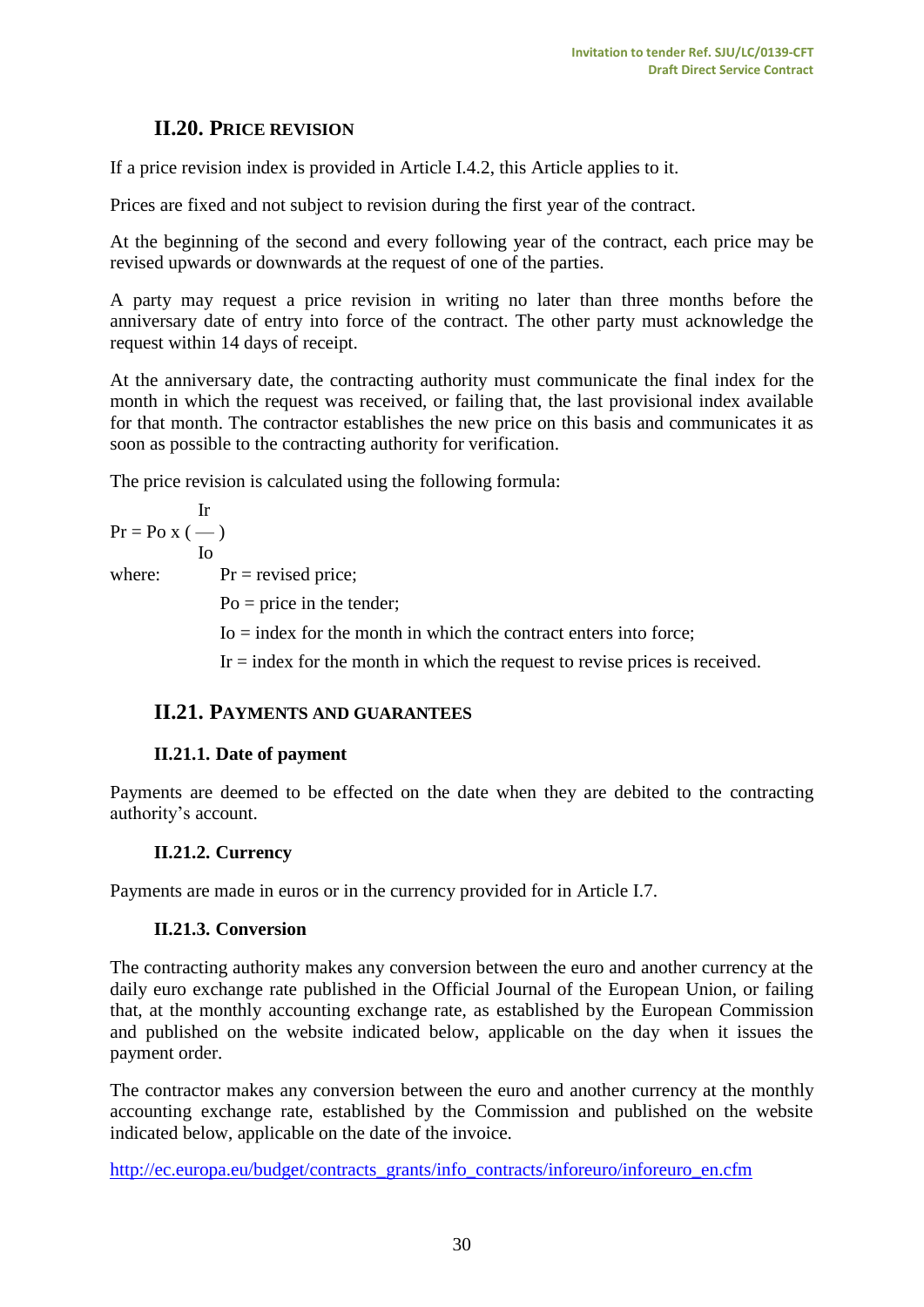#### **II.21.4. Costs of transfer**

<span id="page-30-0"></span>The costs of the transfer are borne as follows:

- (a) the contracting authority bears the costs of dispatch charged by its bank;
- (b) the contractor bears the costs of receipt charged by its bank;
- <span id="page-30-1"></span>(c) the party causing repetition of the transfer bears the costs for repeated transfer.

#### **II.21.5. Pre-financing, performance and money retention guarantees**

If, as provided for in Articles I.5 or I.6*,* a financial guarantee is required for the payment of pre-financing, as performance guarantee or as retention money guarantee, it must fulfil the following conditions:

- (a) the financial guarantee is provided by a bank or a financial institution approved by the contracting authority or, at the request of the contractor and with the agreement of the contracting authority, by a third party;
- (b) the guarantor stands as first-call guarantor and does not require the contracting authority to have recourse against the principal debtor (the contractor).

The contractor bears the cost of providing such guarantee.

Pre-financing guarantees must remain in force until the pre-financing is cleared against interim payments or payment of the balance. Where the payment of the balance takes the form of a debit note, the pre-financing guarantee must remain in force for three months after the debit note is sent to the contractor. The contracting authority must release the guarantee within the following month.

Performance guarantees cover compliance with substantial contractual obligations until the contracting authority has given its final approval for the service. The performance guarantee must not exceed 10 % of the total price of the contract. The contracting authority must release the guarantee fully after final approval of the service, as provided for in the contract.

Retention money guarantees cover full delivery of the service in accordance with the contract including during the contract liability period and until its final approval by the contracting authority. The retention money guarantee must not exceed 10 % of the total price of the contract. The contracting authority must release the guarantee after the expiry of the contract liability period as provided for in the contract.

<span id="page-30-2"></span>The contracting authority must not request a retention money guarantee where it has requested a performance guarantee.

#### **II.21.6. Interim payments and payment of the balance**

The contractor (or leader in the case of a joint tender) must send an invoice for interim payment, as provided for in Article I.5 or in the tender specifications.

The contractor (or leader in the case of a joint tender) must send an invoice for payment of the balance within 60 days of the end of the period of provision of the services, as provided for in Article I.5 or in the tender specifications.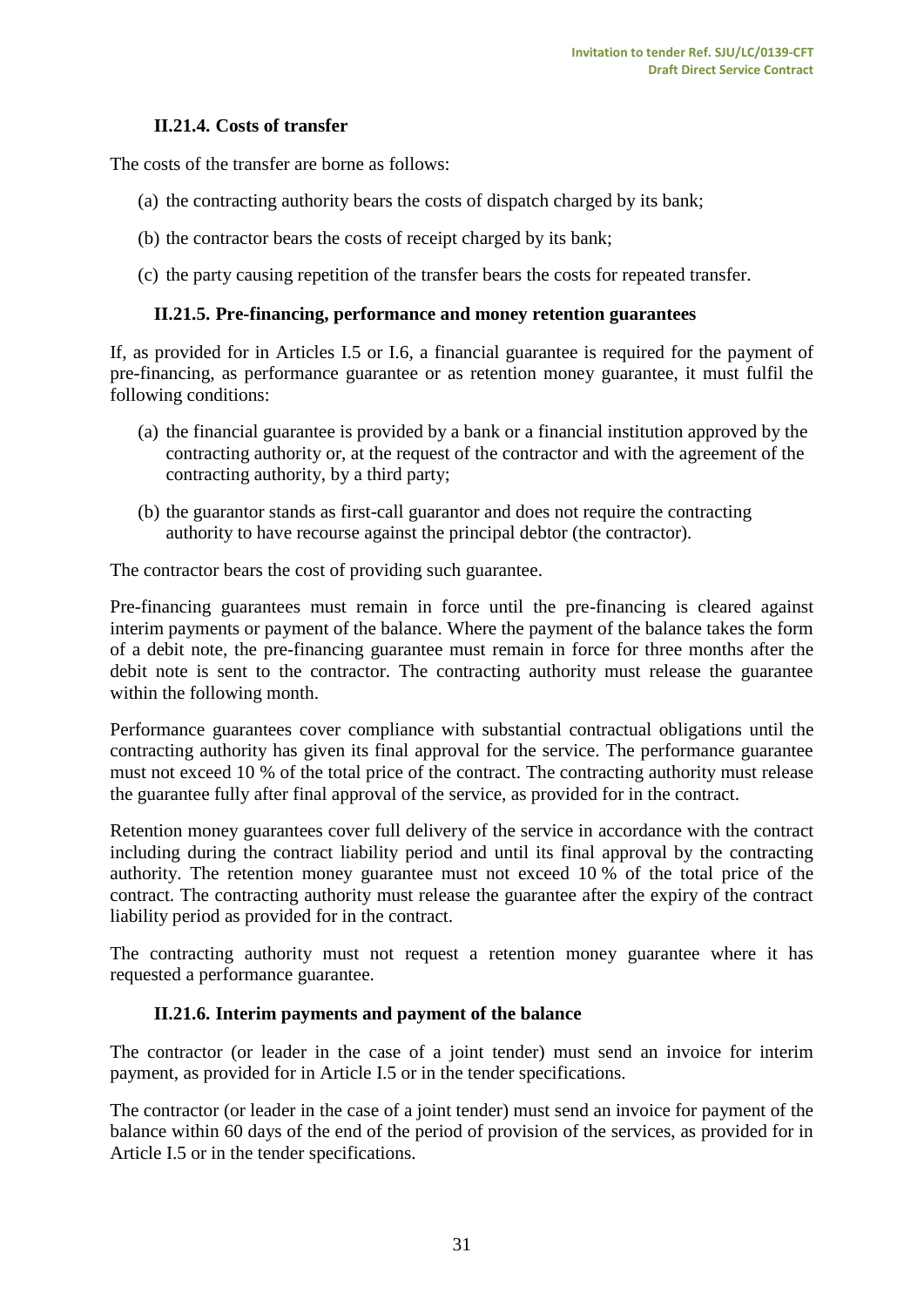Payment of the invoice and approval of documents does not imply recognition of the regularity, authenticity, completeness and correctness of the declarations and information they contain.

<span id="page-31-0"></span>Payment of the balance may take the form of recovery.

#### **II.21.7. Suspension of the time allowed for payment**

The contracting authority may suspend the payment periods specified in Article I.5 at any time by *notifying* the contractor (or leader in the case of a joint tender) that its invoice cannot be processed. The reasons the contracting authority may cite for not being able to process an invoice are:

- (a) because it does not comply with the contract;
- (b) because the contractor has not produced the appropriate documents or deliverables; or
- (c) because the contracting authority has observations on the documents or deliverables submitted with the invoice.

The contracting authority must *notify* the contractor (or leader in the case of joint tender) as soon as possible of any such suspension, giving the reasons for it.

Suspension takes effect on the date the contracting authority sends the *notification*. The remaining payment period resumes from the date on which the requested information or revised documents are received or the necessary further verification, including on-the-spot checks, is carried out. Where the suspension period exceeds two months, the contractor (or leader in the case of a joint tender) may request the contracting authority to justify the continued suspension.

Where the payment periods have been suspended following rejection of a document referred to in the first paragraph of this Article and the new document produced is also rejected, the contracting authority reserves the right to terminate the contract in accordance with Article II.18.1(c)*.*

#### **II.21.8. Interest on late payment**

<span id="page-31-1"></span>On expiry of the payment periods specified in Article I.5, the contractor (or leader in the case of a joint tender) is entitled to interest on late payment at the rate applied by the European Central Bank for its main refinancing operations in euros (the reference rate) plus eight points. The reference rate is the rate in force, as published in the C series of the *Official Journal of the European Union,* on the first day of the month in which the payment period ends.

Suspension of the payment period as provided for in Article II.21.7 is not considered as giving rise to late payment.

Interest on late payment covers the period running from the day following the due date for payment up to and including the date of payment as defined in Article II.21.1.

However, when the calculated interest is EUR 200 or less, it must be paid to the contractor (or leader in the case of a joint tender) only if it requests it within two months of receiving late payment.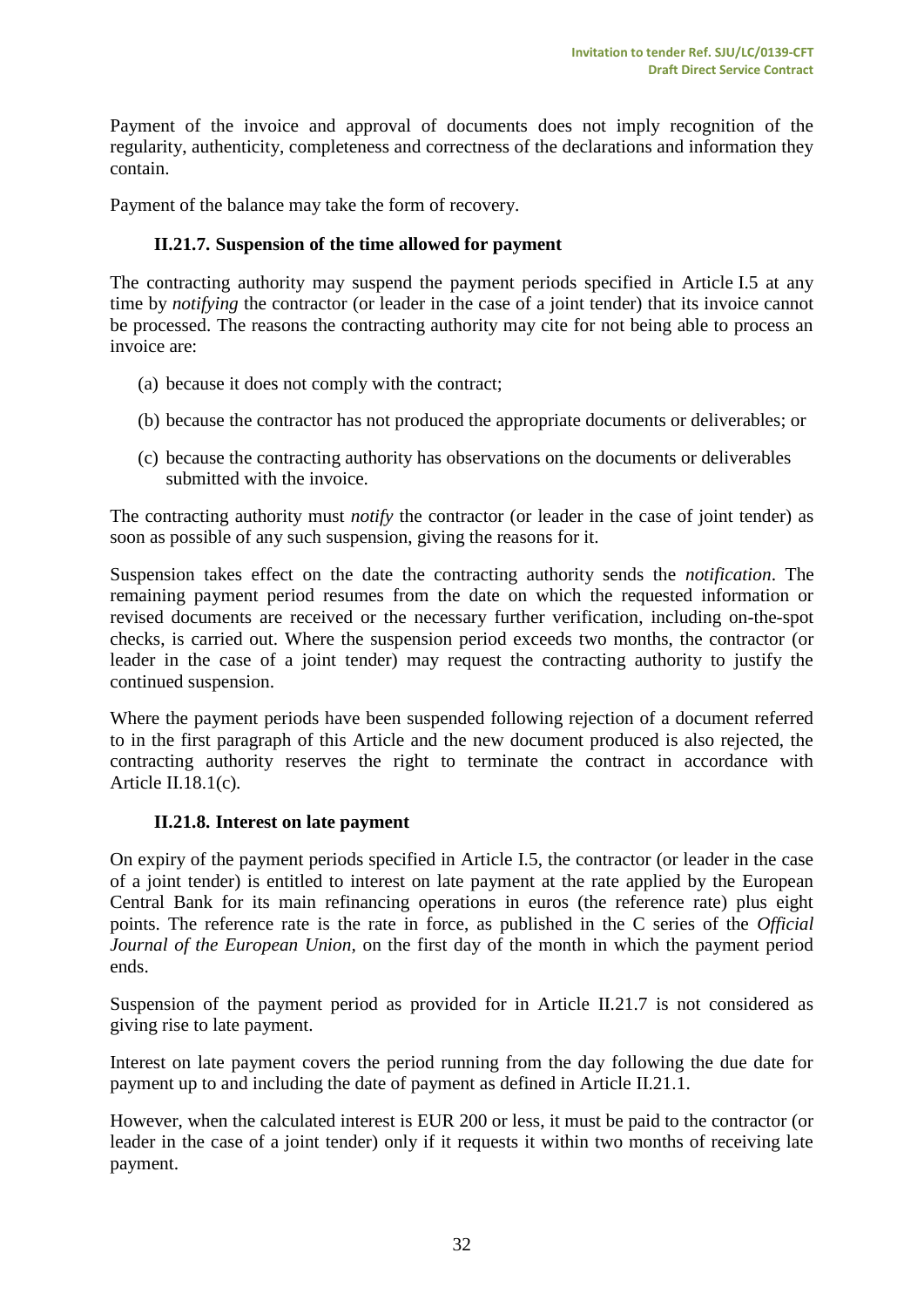# **II.22. REIMBURSEMENTS**

- <span id="page-32-0"></span>**II.22.1** If provided for in the special conditions or in the tender specifications, the contracting authority must reimburse expenses directly connected with the provision of the services either when the contractor provides it with supporting documents or on the basis of flat rates.
- **II.22.2** The contracting authority reimburses travel and subsistence expenses on the basis of the shortest itinerary and the minimum number of nights necessary for overnight stay at the destination.

**II.22.3** The contracting authority reimburses travel expenses as follows:

- (a) travel by air: up to the maximum cost of an economy class ticket at the time of the reservation;
- (b) travel by boat or rail: up to the maximum cost of a first class ticket;
- (c) travel by car: at the rate of one first class rail ticket for the same journey and on the same day;

In addition, the contracting authority reimburses travel outside Union territory if it has given its prior written approval for the expenses.

- **II.22.4** The contracting authority reimburses subsistence expenses on the basis of a daily subsistence allowance as follows:
	- (a) for journeys of less than 200 km for a return trip, no subsistence allowance is payable;
	- (b) the daily subsistence allowance is payable only on receipt of supporting documents proving that the person concerned was present at the destination;
	- (c) the daily subsistence allowance takes the form of a flat-rate payment to cover all subsistence expenses, including meals, local transport including transport to and from the airport or station, insurance and sundries;
	- (d) the daily subsistence allowance is reimbursed at the flat rates specified in Article I.4.3;
	- (e) accommodation is reimbursed on receipt of supporting documents proving the necessary overnight stay at the destination, up to the flat-rate ceilings specified in Article I.4.3.
- <span id="page-32-1"></span>**II.22.5** The contracting authority reimburses the cost of shipment of equipment or unaccompanied luggage if it has given prior written approval for the expense.

# **II.23. RECOVERY**

**II.23.1** If an amount is to be recovered under the terms of the contract, the contractor must repay the contracting authority the amount in question.

#### **II.23.2. Recovery procedure**

<span id="page-32-2"></span>Before recovery, the contracting authority must *formally notify* the contractor of its intention to recover the amount it claims, specifying the amount due and the reasons for recovery and inviting the contractor to make any observations within 30 days of receipt.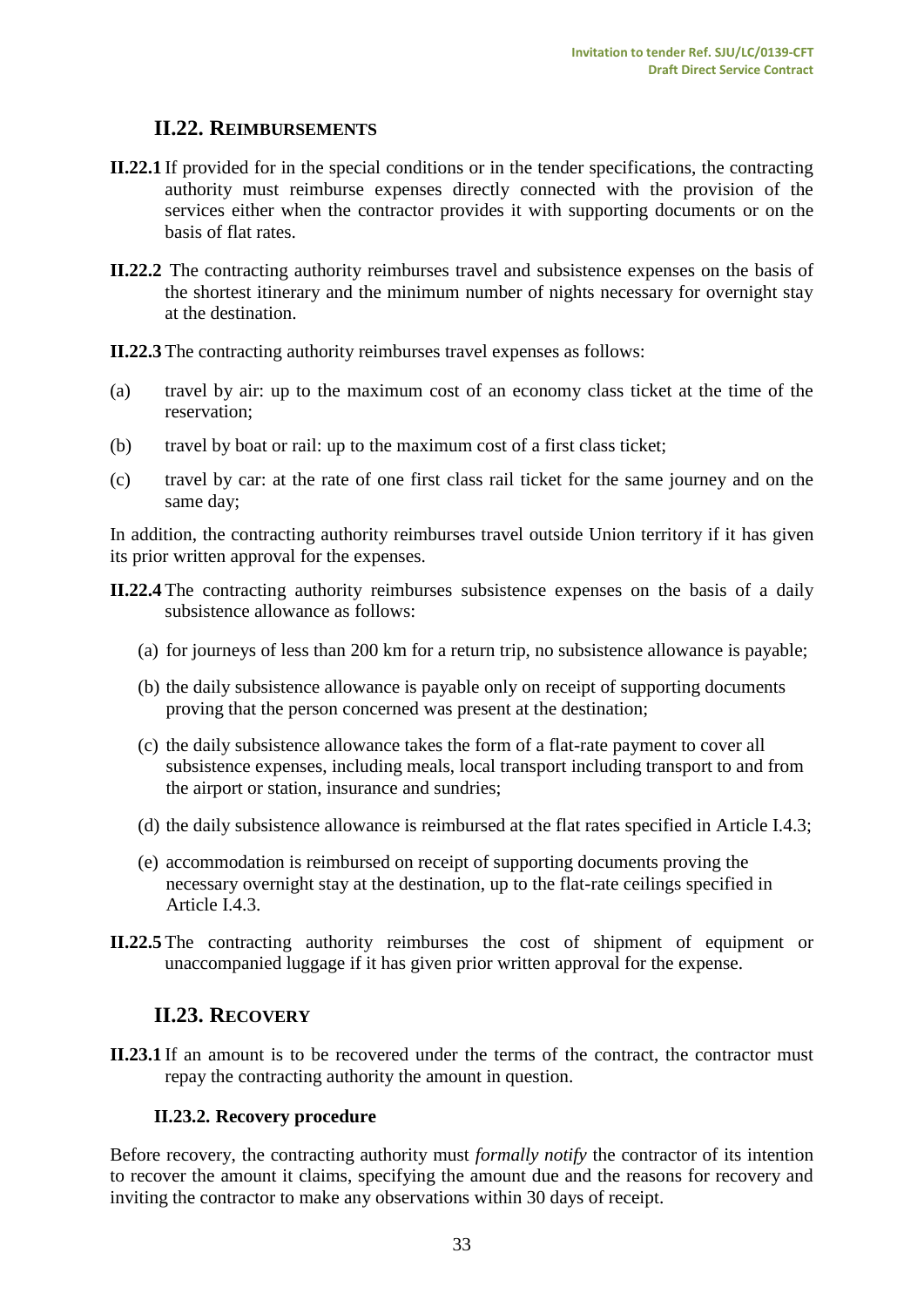If no observations have been submitted or if, despite the observations submitted, the contracting authority decides to pursue the recovery procedure, it must confirm recovery by *formally notifying* a debit note to the contractor, specifying the date of payment. The contractor must pay in accordance with the provisions specified in the debit note.

If the contractor does not pay by the due date, the contracting authority may, after informing the contractor in writing, recover the amounts due:

- (a) by offsetting them against any amounts owed to the contractor by the Union or by the European Atomic Energy Community;
- (b) by calling in a financial guarantee if the contractor has submitted one to the contracting authority;
- <span id="page-33-0"></span>(c) by taking legal action.

#### **II.23.3. Interest on late payment**

If the contractor does not honour the obligation to pay the amount due by the date set by the contracting authority in the debit note, the amount due bears interest at the rate indicated in Article II.21.8. Interest on late payments will cover the period starting on the day after the due date for payment and ending on the date when the contracting authority receives the full amount owed.

Any partial payment is first entered against charges and interest on late payment and then against the principal amount.

#### **II.23.4. Recovery rules in the case of joint tender**

<span id="page-33-1"></span>If the contract is signed by a group (joint tender), the group is jointly and severally liable under the conditions set out in Article II.6 (liability). The contracting authority first claims the full amount to the leader of the group.

If the leader does not pay by the due date and if the amount cannot be offset in accordance with Article II.23.2 (a), the contracting authority may claim the full amount to any other member of the group by *notifying* the debit note already sent to the leader under Article II.23.2.

#### <span id="page-33-2"></span>**II.24. CHECKS AND AUDITS**

**II.24.1** The contracting authority and the European Anti-Fraud Office may check or require an audit on the *performance of the contract*. This may be carried out either by OLAF's own staff or by any outside body authorised to do so on its behalf.

Such checks and audits may be initiated at any moment during the *performance of the contract* and up to five years starting from the payment of the balance.

The audit procedure is initiated on the date of receipt of the relevant letter sent by the contracting authority. Audits are carried out on a confidential basis.

**II.24.2** The contractor must keep all original documents stored on any appropriate medium, including digitised originals if authorised under national law, for a period of five years starting from the payment of the balance.